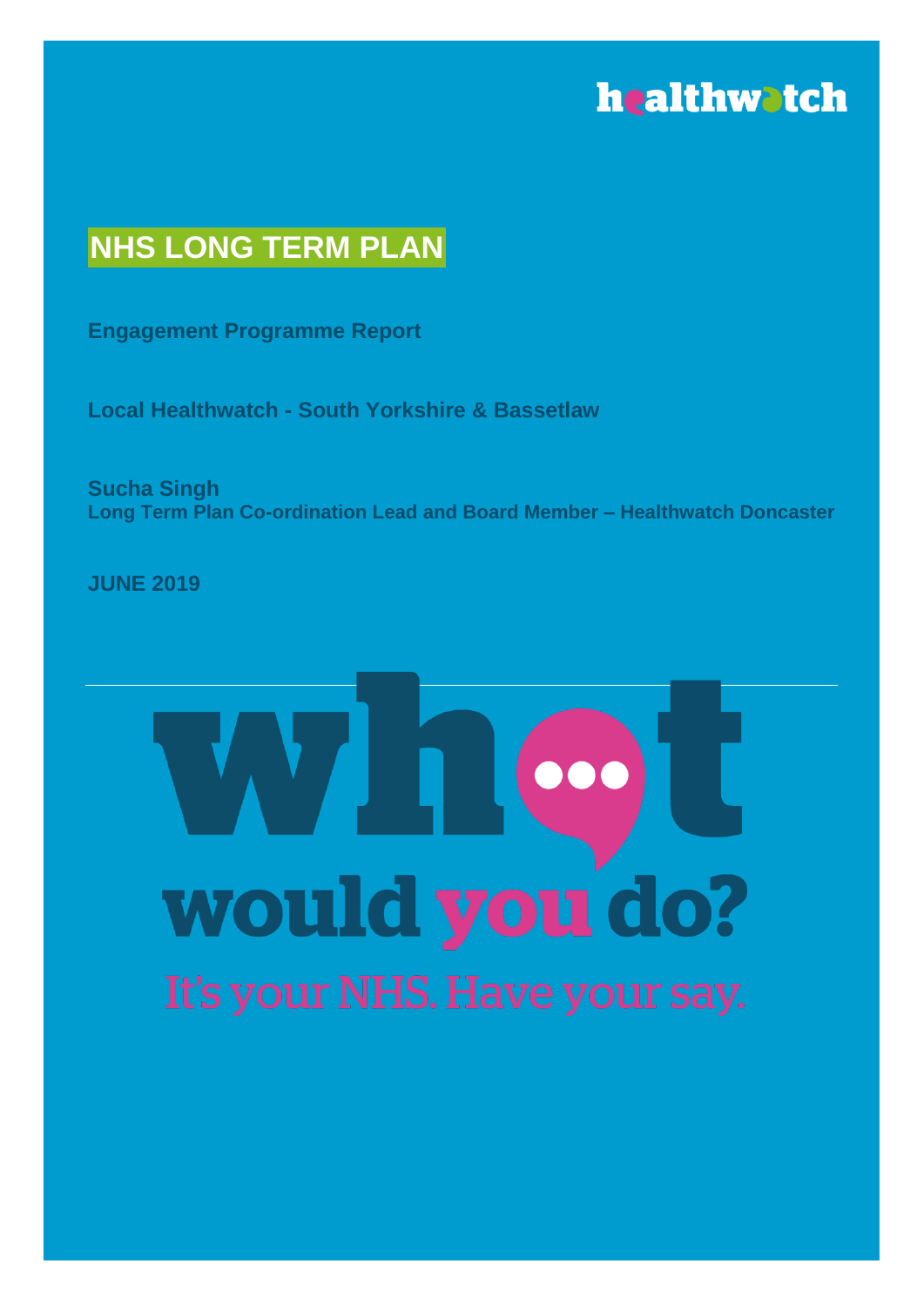## **Contents**

|                                                                                                     | Page           |  |  |  |
|-----------------------------------------------------------------------------------------------------|----------------|--|--|--|
| 1. Executive Summary                                                                                | $\overline{3}$ |  |  |  |
| 1.1 Background and Approach                                                                         |                |  |  |  |
| 1.2 Summary of Key Findings                                                                         |                |  |  |  |
|                                                                                                     |                |  |  |  |
| <b>Mental Health</b><br>2.                                                                          | 8              |  |  |  |
| 2.1 Is the NHS Long Term Plan investing in the right areas?                                         | 9              |  |  |  |
| 2.2 Treating physical and mental health together                                                    | 11             |  |  |  |
| 2.3 Accessing help and support for mental wellbeing and emotional health                            | 12             |  |  |  |
|                                                                                                     |                |  |  |  |
| Choice and Control, Prevention and Maintaining Independence<br>3.                                   | 17             |  |  |  |
| Is the NHS Long Term Plan investing in the right areas?<br>3.1                                      | 17             |  |  |  |
| 3.2 What matters most to people in relation to staying healthy?                                     | 19             |  |  |  |
| 3.3 What changes could help people take better care and control of their<br>health?                 |                |  |  |  |
| 3.4 Accessing local services and support groups to help manage health and<br>care needs             | 23             |  |  |  |
|                                                                                                     | 27             |  |  |  |
| 4. Care Near Where You Live                                                                         |                |  |  |  |
| 4.1 Is the NHS Long Term Plan investing in the right areas?                                         | 27             |  |  |  |
| 4.2 What matters most to people in relation to local neighbourhood care?                            | 30             |  |  |  |
| 4.3 Improving how health and care services in your community/local area<br>can work better together |                |  |  |  |
|                                                                                                     |                |  |  |  |
| 5. Valuing peoples contribution in developing the local NHS Plan                                    | 33             |  |  |  |
| 6. Next Steps                                                                                       | 35             |  |  |  |
|                                                                                                     |                |  |  |  |
| 7. Appendices                                                                                       | 37             |  |  |  |
|                                                                                                     |                |  |  |  |
| 7. Acknowledgements                                                                                 | 38             |  |  |  |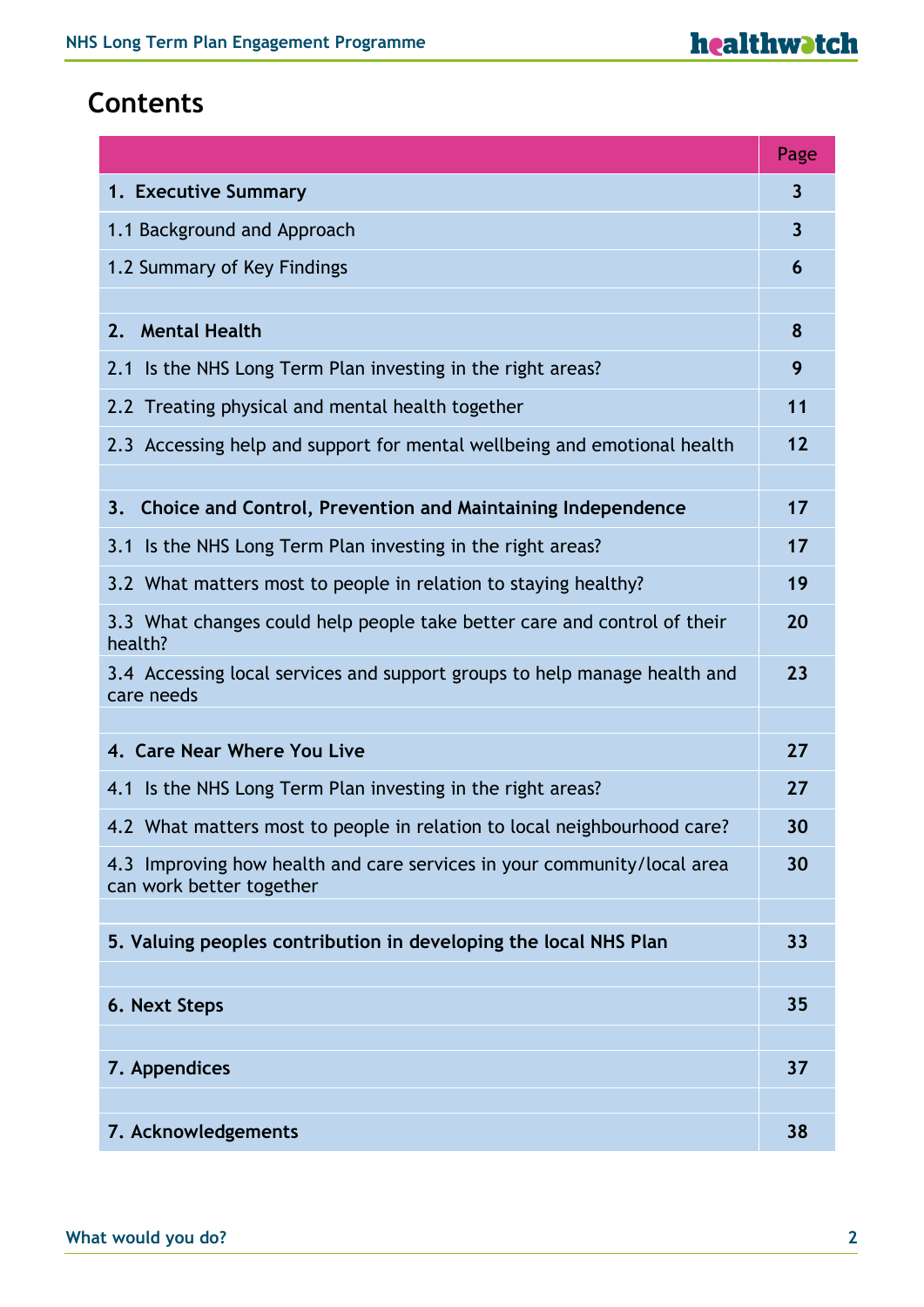### **1. Executive Summary**

### **1.1 Background and Approach**

### 1.1.1 Purpose

Following the formal launch of the NHS Long Term Plan in January 2019, each co-ordinating Healthwatch (for its respective ICS area) was commissioned to co-ordinate engagement programme activity with its local population. This was carried out through the Healthwatch organisations represented in this Integrated Care System (ICS) area. For South Yorkshire and Bassetlaw, this covers five Healthwatch organisations – Barnsley, Bassetlaw, Doncaster (Coordinating Healthwatch), Rotherham and Sheffield. The purpose of this report is to summarise and present the key outputs and findings from the NHS Long Term Plan Engagement Programme undertaken in the South Yorkshire and Bassetlaw ICS area.

The purpose of the engagement programme was twofold. Firstly, to engage and consult with the local population, including the hard to reach and seldom-heard groups, in order to better understand what matters most to them in agreeing the local implementation of the NHS Long Term Plan. Secondly, to communicate the key findings from across the ICS area to influence the local strategy and implementation plan developed at a SYB ICS level. The Long-Term Plan areas that this report focuses on are consistent with areas of importance identified by members of the public from South Yorkshire and Bassetlaw in a previous engagement exercise in 2017.

### 1.1.2 Engagement Programme Objectives

The key objectives of the local engagement programme in South Yorkshire and Bassetlaw is summarised as follows and are consistent with the Engagement and Research Plan previously shared with Healthwatch England in March 2019.

- a. Promote and enable the completion of the locally developed NHS Long Term Plan survey with a target of 250 respondents for each Healthwatch in the SYB STP/ICS footprint.
- b. Analyse the results and capture the key findings and observations in this report.
- c. Identify and summarise existing insight and evidence that is relevant for the SYB Local Plan.
- d. For each Healthwatch to carry out at least two public engagement events or focus groups involving a minimum of ten participants in each of the following criteria:
	- i. One with the general public
	- ii. One with a specific group or community

Themes and topics were locally agreed by the Co-ordinating Healthwatch with the SYB ICS and SYB Healthwatch to reflect local needs.

- e. Carry out any other reasonable activities collectively agreed with the ICS and co-ordinating Healthwatch.
- f. As co-ordinating Healthwatch, meet and work in partnership with other local Healthwatch in the SYB ICS area during the engagement period.
- g. Regularly update Healthwatch England through its monthly reporting process as well as providing progress updates to the ICS
- h. Each Healthwatch in the ICS area support the Co-ordinating Healthwatch to analyse its data, insight and findings by providing them in an agreed format, utilising tools provided by Healthwatch England.

### 1.1.3 Local Objectives and Approach

Discussions with local Healthwatch Leads and ICS Engagement Leads identified an engagement approach with groups and communities based on the three life stages: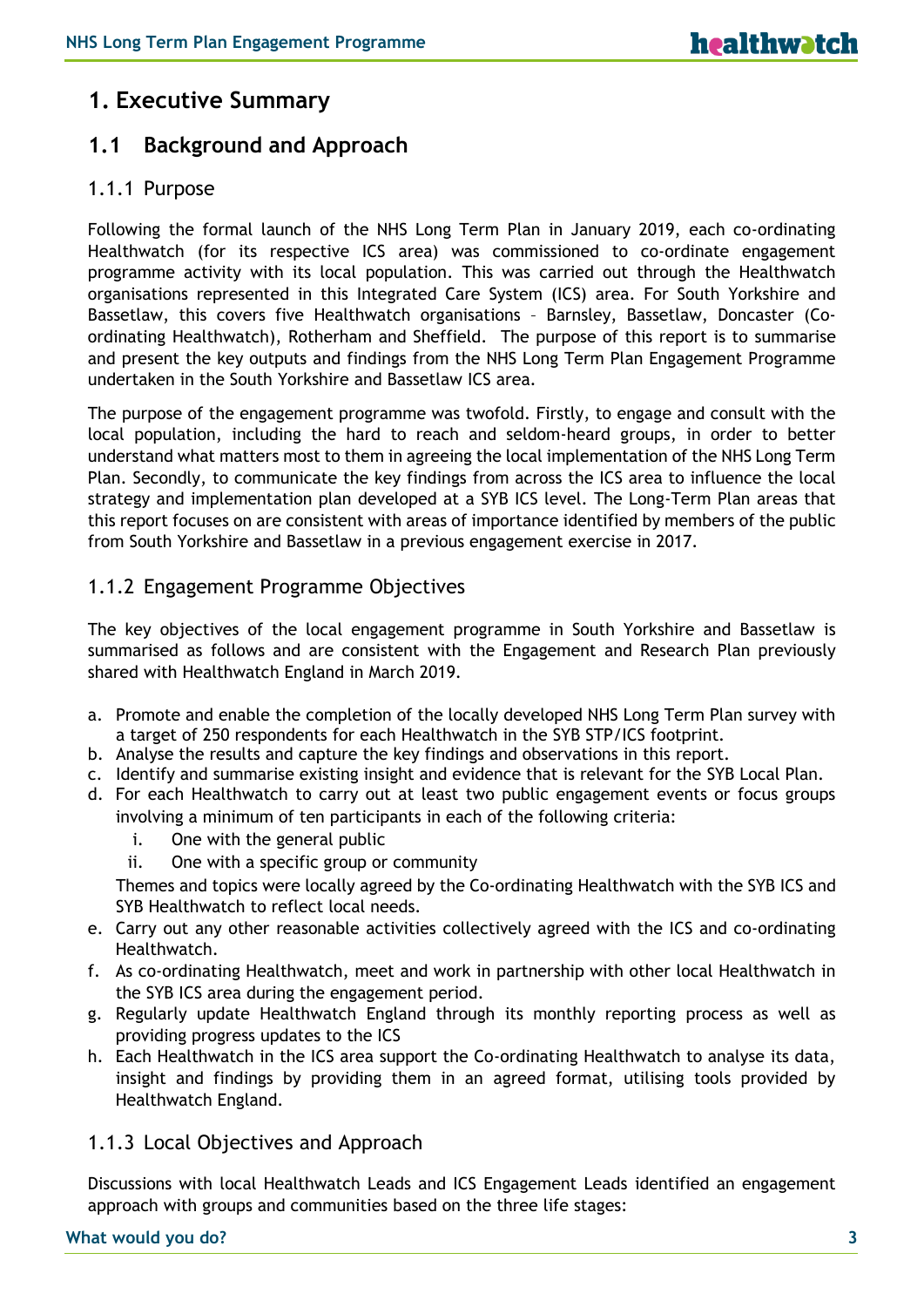- a) Starting Well (Making sure everyone gets the best start in life)
- b) Living Well (Delivering world class care for the major health problems)
- c) Ageing Well (Supporting people to age well)

Discussions also highlighted three key theme areas identified to be most relevant for the SYB area:

- 1) Mental Health,
- 2) Choice & Control, Prevention, and Maintaining Independence
- 3) Care near where you live

A fourth overarching theme identified was the increasing role digital technology could adopt in a future NHS. It was acknowledged by SYB Healthwatch that Digital technology was an overarching theme that would impact and affect many aspects of the long-term plan delivery including the three key themes highlighted above. This is evident throughout this report.

Having reviewed both the NHS Long Term Plan and the national survey made available by Healthwatch England in relation to local priority areas identified in South Yorkshire and Bassetlaw, it was agreed locally that engagement activities in South Yorkshire and Bassetlaw would encompass the three theme areas highlighted above and that a new single questionnaire/survey would be developed to encompass the three theme areas and segmented by the life stages.

### 1.1.4 South Yorkshire and Bassetlaw Survey

The survey was developed locally in South Yorkshire & Bassetlaw and is included in the appendices. The key research questions were developed collectively by local Healthwatch leads (covering all five Healthwatch organisations) and shared with the local ICS Engagement leads to ensure that their input and contributions were taken on board. The final agreed questions were incorporated into a single survey adopted across the SYB ICS footprint.

The SYB Survey was promoted by local Healthwatch using a range of media including their websites, social media accounts and local media press release to encourage members of the local population to have their say. The SYB Survey was also shared with Health and Social Care partner organisations and the ICS to encourage Health and local authority staff to complete the survey. The survey was further promoted at Healthwatch engagement events and meetings attended including those that did not directly relate to the NHS Long Term Plan. Although the outputs from the SYB survey for the purposes of this report have been defined and extracted, the survey has been kept open for the SYB ICS. This will give the ICS access to an increased volume of survey responses which will further enhance and contribute to the richness of the intelligence they hold as they look to implement the NHS long term plan locally.

### 1.1.5 South Yorkshire and Bassetlaw Engagement Events and Focus Groups

South Yorkshire and Bassetlaw Healthwatch collectively conducted 15 Focus Group engagement activities involving a total of 230 attendees. Although the number of attendees varied across the focus group sessions, the average equated to over 15 attendees per session. The specific engagement activity undertaken at place level, were determined and delivered by each respective Healthwatch. However, all engagement activities have been documented in a consistent manner using a standard report template developed by Healthwatch Doncaster as the co-ordinating Healthwatch. This was deemed necessary to ensure consistency in how the activity was recorded and presented. From a co-ordinating Healthwatch perspective, this facilitated review, analysis, observations and comparisons. The table below summarises the comprehensive nature of the engagement work undertaken by Healthwatch in the SYB area. It is worth noting from the table: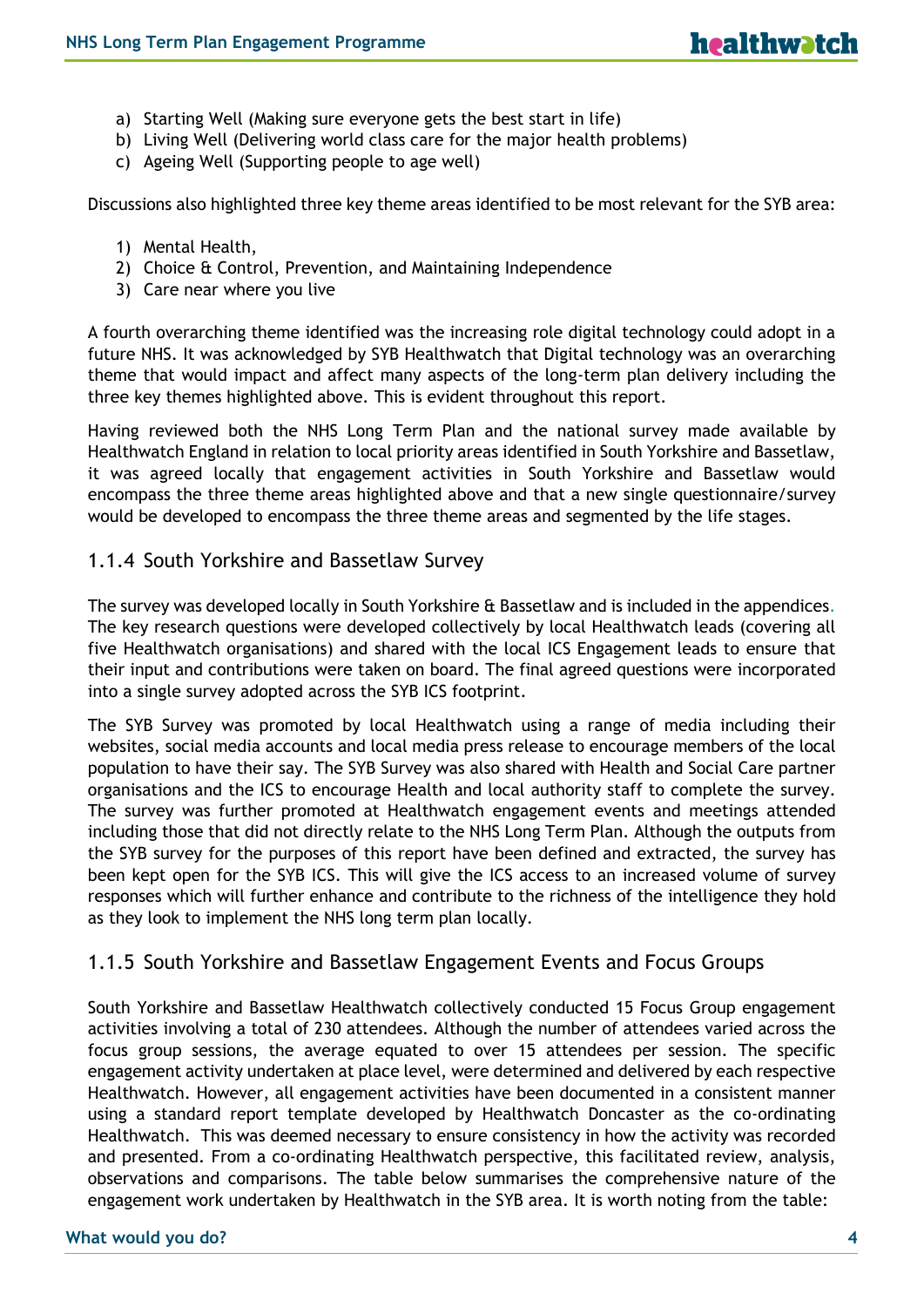- 1. This part of the engagement programme has targeted both condition specific groups and more general community groups. This has ensured that views and opinions have been sought from a wider cross section of the local population and not just from those with specific conditions.
- 2. All three Life Stages have been addressed by SYB Healthwatch in determining where to focus their engagement.
- 3. All the theme areas, which were locally identified as priority areas for South Yorkshire and Bassetlaw, have been addressed during the focus group sessions.

|                         | <b>Focus Group</b>                                                                          | <b>Description</b>                                                      | <b>Life Stage</b>                   | Theme area                                                                          | <b>Attendees</b>  |
|-------------------------|---------------------------------------------------------------------------------------------|-------------------------------------------------------------------------|-------------------------------------|-------------------------------------------------------------------------------------|-------------------|
| $\overline{1}$          | <b>Barnsley Macular Support</b><br>Group                                                    | Macular<br>Degeneration                                                 | Living Well,<br><b>Ageing Well</b>  | Mental Wellbeing,<br>Independence, care<br>where you live                           | 12                |
| $\overline{2}$          | <b>Barnsley Asylum Seekers</b><br>and Refugee Women's<br>Group                              | Women and<br>Children                                                   | Starting Well,<br>Living Well       | Care near where you<br>live, Choice & Control,<br><b>Mental Wellbeing</b>           | 6                 |
| $\overline{3}$          | <b>Barnsley Refugee Council</b><br>Men's Group                                              | Refugee and Asylum<br>Seeker men                                        | Living Well,<br><b>Ageing Well</b>  | Mental Wellbeing,<br>Choice & Control                                               | 6                 |
| $\overline{\mathbf{4}}$ | <b>Bassetlaw Residents</b><br>Group                                                         | Residents living in<br><b>Bassetlaw</b>                                 | Living Well                         | Mental Wellbeing,<br>Choice & Control                                               | 10                |
| 5                       | <b>People Focused Group 1</b><br>(Doncaster)                                                | Regular peer<br>support group                                           | Living Well,<br><b>Ageing Well</b>  | <b>Mental Wellbeing</b>                                                             | 18                |
| 6                       | People Focused Group 2<br>(Doncaster)                                                       | Regular peer<br>support group                                           | Living Well,<br><b>Ageing Well</b>  | <b>Mental Wellbeing</b>                                                             | 20                |
| $\overline{7}$          | <b>Doncaster Prison</b><br>Healthcare Reps -<br><b>Lindholme Prison</b>                     | Supporting<br>prisoners to access<br>healthcare and<br>support services | Living Well                         | Mental Health and<br>Wellbeing                                                      | 8                 |
| 8                       | <b>Renew Bentley 123</b><br>(Doncaster)                                                     | <b>Community Group</b>                                                  | Starting, Living<br>and Ageing Well | Mental Wellbeing, Care<br>near where you live                                       | 10                |
| 9                       | <b>Doncaster Sea Cadets</b>                                                                 | <b>National Youth</b><br>Charity                                        | <b>Starting Well</b>                | <b>Mental Health Services</b>                                                       | 19                |
| 10                      | <b>Healthwatch Doncaster</b><br>Volunteers                                                  | Healthwatch<br>Volunteers                                               | Living Well,<br><b>Ageing Well</b>  | General                                                                             | 13                |
| 11                      | <b>Rotherham Be Cancer</b><br><b>Safe Event</b>                                             | <b>Be Cancer Safe</b><br>Community<br><b>Engagement Event</b>           | Living Well,<br><b>Ageing Well</b>  | General                                                                             | 30                |
| 12                      | <b>Deaf Futures Focus</b><br>Group (Rotherham)                                              | Deaf Residents in<br>Rotherham                                          | Living Well,<br><b>Ageing Well</b>  | General                                                                             | 20                |
| 13                      | <b>Rotherham Military</b><br><b>Veterans Group</b>                                          | <b>Military Veterans</b>                                                | Living Well,<br><b>Ageing Well</b>  | General                                                                             | 30                |
| 14                      | <b>Burton Street Foundation</b><br>Focus Group (Sheffield)                                  | Adults with<br><b>Learning Disabilities</b>                             | Living Well                         | Mental Wellbeing,<br>Choice, Control &<br>Independence, Care<br>near where you live | 15                |
| 15                      | <b>Sheffield Futures Young</b><br><b>Advisors &amp; Young</b><br><b>Cabinet Focus Group</b> |                                                                         | <b>Starting Well</b>                | Choice, Control and<br>Independence,<br>Prevention                                  | 13                |
|                         |                                                                                             |                                                                         |                                     |                                                                                     | <b>Total: 230</b> |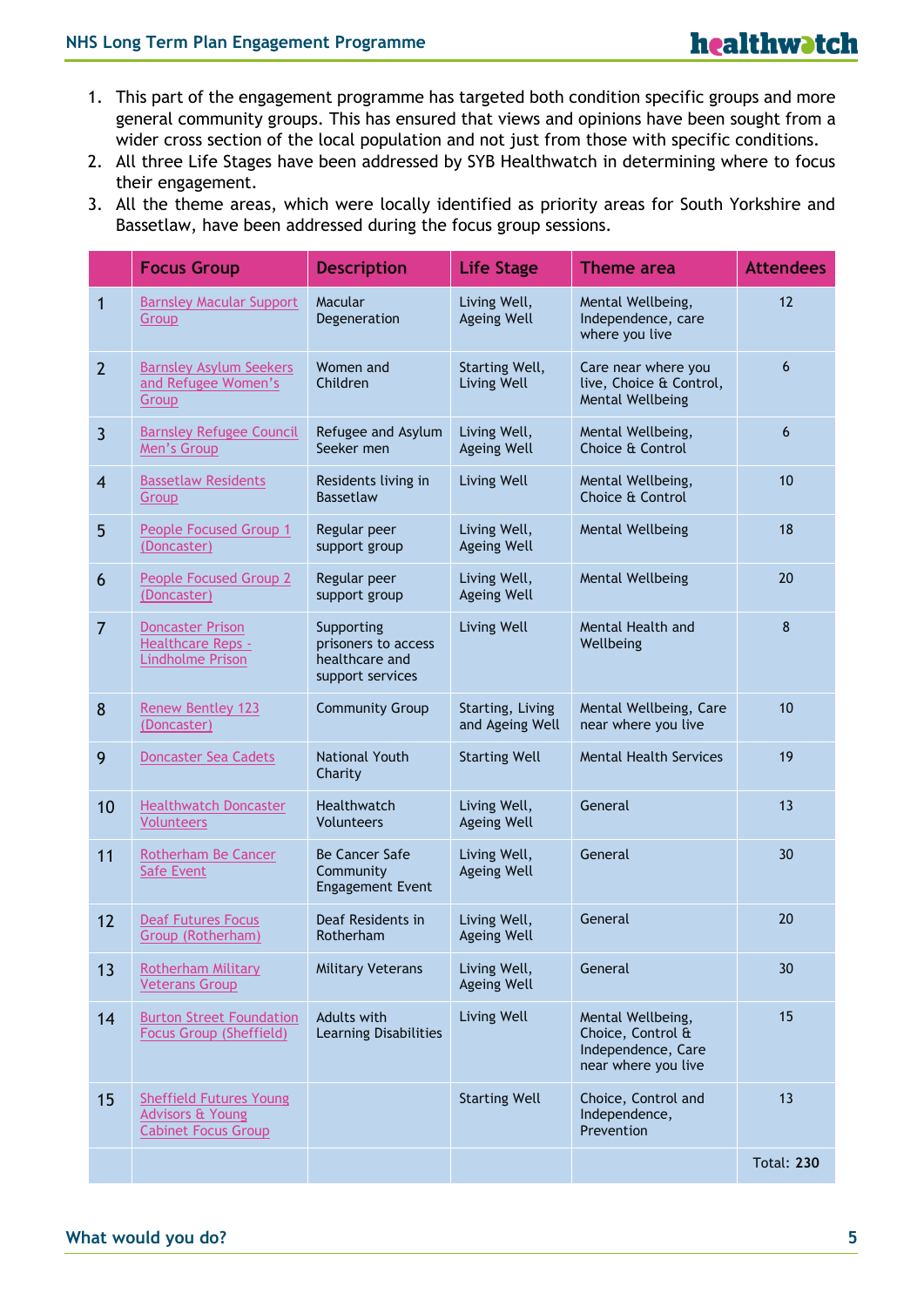### **1.2 Summary of Findings**

### 1.2.1 What matters most to people in South Yorkshire and Bassetlaw?

The information from the completed surveys together with the outputs from the focused engagement work have resulted in a rich and comprehensive set of data and intelligence which has provided a valuable insight into how current services are perceived as well as a vision of what attributes NHS services are desired to demonstrate going forward.

Over 1300 participants have completed the locally developed South Yorkshire and Bassetlaw survey. This has been further complemented by the 15 focus group engagement sessions undertaken by SYB Healthwatch. The detailed findings are highlighted later in the report. This section summarises some of the more resounding and recurring messages from the people of South Yorkshire and Bassetlaw who participated in our NHS Long Term Plan Engagement Programme.

### 1.2.2 South Yorkshire and Bassetlaw Local Survey - Key Messages

- 1. In relation to the NHS Long Term Plan's commitment towards 'prevention, choice and control, and promoting independence and self-care', a significant proportion of survey respondents - 88%, said they agreed that it was right for the NHS Long Term Plan to focus on this.
- 2. In relation to staying healthy a significant proportion of survey respondents 92% said it was either important or very important that they work in partnership with their GP/other health professionals to get the care that is right for them.
- 3. In relation to staying healthy a significant proportion of survey respondents 80%, said it was either important or very important that their family and friends have the knowledge and skills to support them.
- 4. In relation to Mental Wellbeing and Emotional Health, over a third of survey respondents said they or someone they cared for had used local services and support to manage their mental wellbeing and emotional health.
- 5. In relation to the commitment areas highlighted for Mental Health Service investment. A very high majority of survey respondents - 93%, agreed that these were the right areas for the plan to focus on.
- 6. In relation to joined up care, a significant proportion of survey respondents 85% agreed that people's physical and mental health should be treated together.
- 7. A significant proportion of survey respondents also directly supported a number of key proposals in the NHS Long Term Plan relating to Mental Health Services. This includes mental health support for children and young people being available and in place in schools and colleges, the availability of different options for people in a mental health crisis e.g. where to access support to manage their crisis, and the availability of more services in communities.
- 8. In relation to the NHS Long Term Plan's commitment to improving 'local, in your neighbourhood, care' (such as new urgent community response services), a substantial majority of survey respondents – 95% supported the key commitments highlighted to be the right areas for the plan to focus on.
- 9. In relation to local neighbourhood care over 90% of survey respondents said that each of the key proposals were either important or very important. These proposals included developing more rapid community response teams, improving the recognition of carers, giving more people more say about the care they receive and where they receive it and easier access to primary care – including GP surgeries and community pharmacies.
- 10. In relation to the NHS aim to increase the use of more digital ways of using local services, the following proposals were considered very important when interacting digitally.
	- Having access to services using my phone or computer
	- Being able to make appointments online and my options are not limited
	- Absolute confidence that my personal data is managed well and kept secure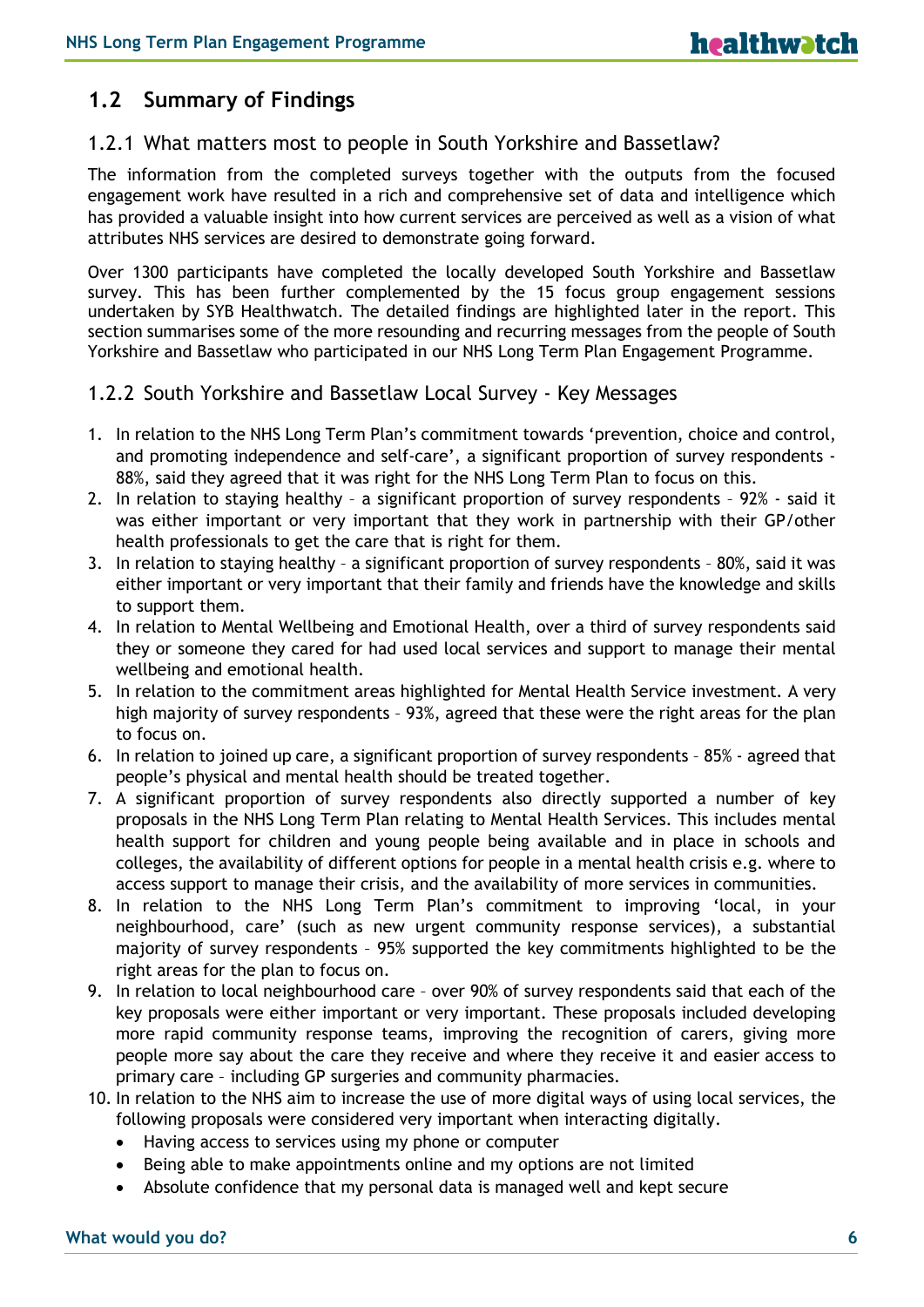- Having results communicated to me quickly making best use of technology
- Being able to talk to my doctor or other health care professional wherever I am

### 1.2.3 Focus Groups - Key Themes

- 1. Significant emphasis on the future role for schools, colleges and communities in the Mental Health Wellbeing of children and young people in terms of early intervention, prevention and raising awareness of mental health issues. This includes greater collaboration and partnerships between Health and schools, colleges and universities.
- 2. Greater role for primary and community care providers in supporting people's health through the provision of integrated community-based healthcare, lessening the pressure on some of the most significantly stretched NHS services. For example, more and better use of local pharmacies could alleviate the pressure on GP surgeries.
- 3. The role of GPs and GP surgeries. Better access to GP appointments, a wider provision of services provided including some that are traditionally delivered in a hospital setting, importance of working in partnership with your GP or other health professional in getting the care that is right for the individual.
- 4. Better use of digital technology, smart phones, computers and other devices to facilitate how people access and use healthcare services. This includes for booking and managing appointments (GP and Hospital), receiving test results more quickly, and improved communication/interaction with healthcare providers.
- 5. Significant support for investment in 'prevention' to help people live longer and have a better quality of life. This includes more effective use of services to manage low-level health conditions and better and easier access to information and support around prevention. The development and use of 'social prescribing' highlighted to support mental and general health wellbeing. The idea that this can also reduce the dependency on the NHS and act as a preventative tool in the long run.
- 6. Support for a joined-up approach to Physical and Mental Health a belief that physical and mental health are harmonious and interrelated and that good physical health can support good mental health and vice versa. Also contributes to a better patient experience as the individual is not being passed from service to another.
- 7. Better use of technology to support patients and improve the patient experience. This was one of the strongest themes to emerge from the SYB engagement programme.
- 8. Support for a person-centred care approach to enable individuals to exercise choice and control and live independently. This also includes the use of personalised care through a personal health budget approach.
- 9. More investment towards increasing frontline staff at all levels and providing more training and development. Acknowledgement that the NHS may not be able to achieve many of the ambitions of its long-term plan without staff infrastructure being in place. Investment in the local health and care workforce is also a key enabler in supporting the delivery of care near where you live.
- 10. The importance of addressing and tackling the 'stigma' and stereotyping that has always been associated with mental health and learning disabilities. More focus on education and raising awareness in schools, in the workplace and in communities. Better support mechanisms for families, carers and the general population.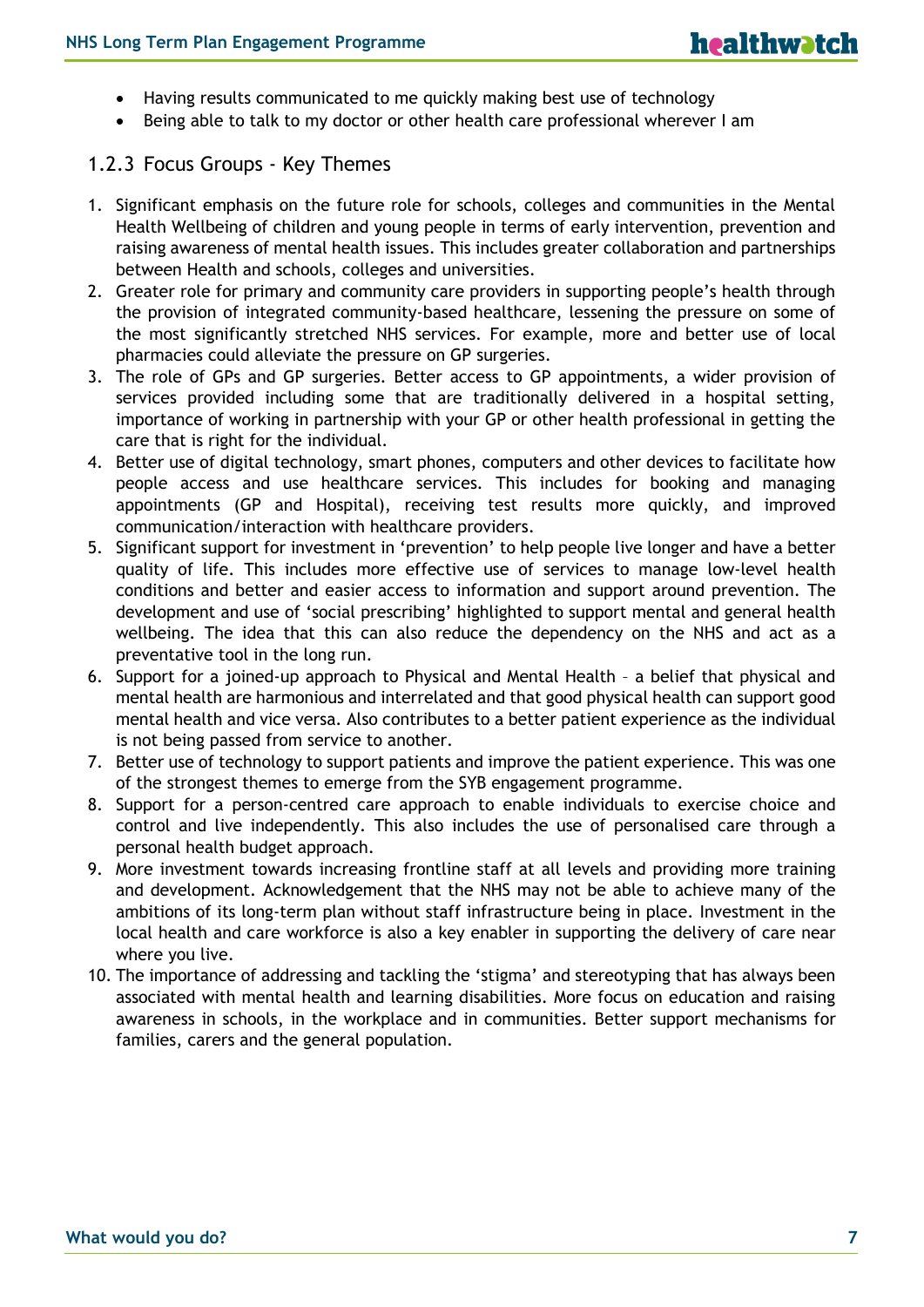### **2. Mental Health**

The South Yorkshire and Bassetlaw Healthwatch through their initial conversations collectively identified and agreed Mental Health as one its key priority areas. This area has featured strongly in both the focus group engagement activity and the SYB developed survey. Questions 10 to 15 of the survey relate to MH, a clear indication of the emphasis placed around Mental Health by local Healthwatch. The table on page 5 further reinforces this. It shows that mental health was a key theme identified in 10 out of 15 focus group engagement session undertaken. Some of the views, opinions and key messages that have emerged in relation to the long-term plans references to Mental Health are notably pronounced and clear. Some of these are detailed below. A full view of the outputs from engagement can be accessed in the appendices at the end of this report.

Question 10 in the survey asked participants 'Have you used local services and support to help manage your mental wellbeing and emotional health or do you care for someone who has used those local services?'



The chart below shows what people have said to their Healthwatch.

Nearly 29% of respondents said they had themselves used local services and support and just under 9% said they had done so whilst caring for someone who has used local services and support. Effectively just over 37% of respondents had used local services and support to help manage either their own mental wellbeing / emotional health or that of someone they care for. This equates to a significant percentage of survey respondents using local services and support. This also means that 63% of respondents have not used local services or support. What is not clear is whether the 37% would be higher if there was an increase in the availability of local services and support as a result of more investment in mental health services infrastructure. Some of the feedback from local engagement strongly suggests that there is increasing demand as well as current challenges with access to mental health services. This is strongly evident in this section and throughout this report. The NHS Long Term Plan, through its commitments relating to Mental Health also acknowledges there is a growing demand for more mental health support.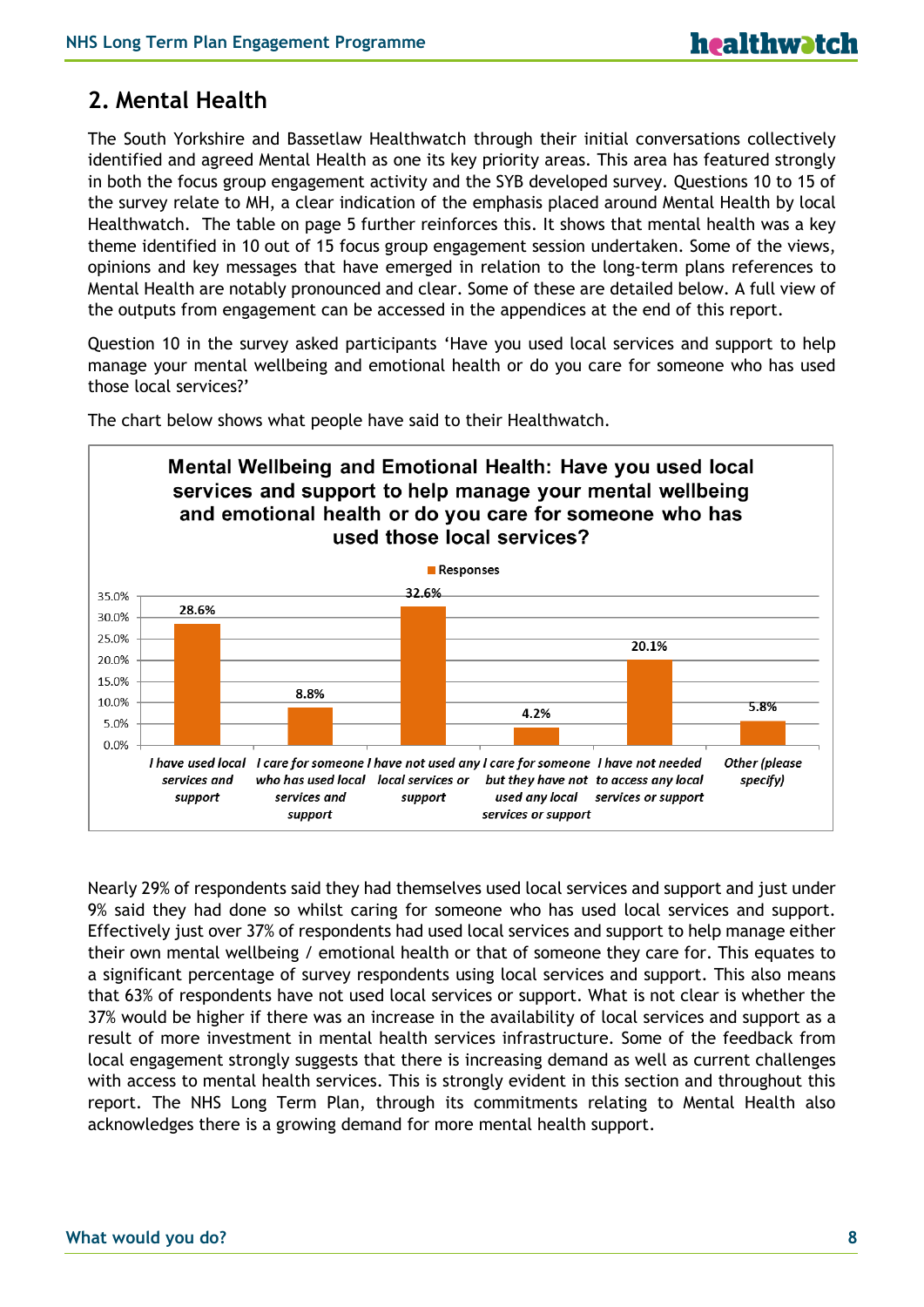### 2.1 Is the NHS Long Term Plan investing in the right areas?

The Long-term plan advocates a £2.3billion increase in Mental Health Service investment by 2023/24 and highlights a wide range of commitments including:

- $\circ$  A single point of access available 24/7 for adults and children
- o The creation of mental health support teams in schools and colleges
- $\circ$  Creating the best care environments for people who need to stay in hospital to receive mental health care and support
- $\circ$  Expanding employment services to support those with mental health conditions
- $\circ$  Introduction of new waiting time targets for emergency mental health services by 2020



Question 11 of SYB survey draws attention to these commitments. Almost 93% of all respondents said they agreed these were the correct areas to focus on, indicating significant support for these investment areas detailed in the NHS Long Term Plan in relation to mental health.

Question 11 also gave survey respondents the opportunity to 'explain' why they agreed or disagreed with the commitments highlighted. This intelligence has highlighted some recurring themes and messages. Not all themes and issues can be detailed here, however some of the key ones are summarised below. So, what did people tell Healthwatch?

 More support is needed for children and young people in schools. This was a major theme in the feedback received. What people said included:

*Health Education is very important for schools and colleges, to raise health awareness, while people are still young.*

*Raising mental health awareness is very beneficial to the students, parents and school staff, hopefully less bullying incidents, parents and staff have better skills and knowledge to deal with mental health issues.*

*There are increasing problems in schools and universities – suicide, bullying, eating disorders, therefore the investment commitments highlighted are very important.*

*More needs to be done in schools to give children the resilience to cope with the modern demands of life.*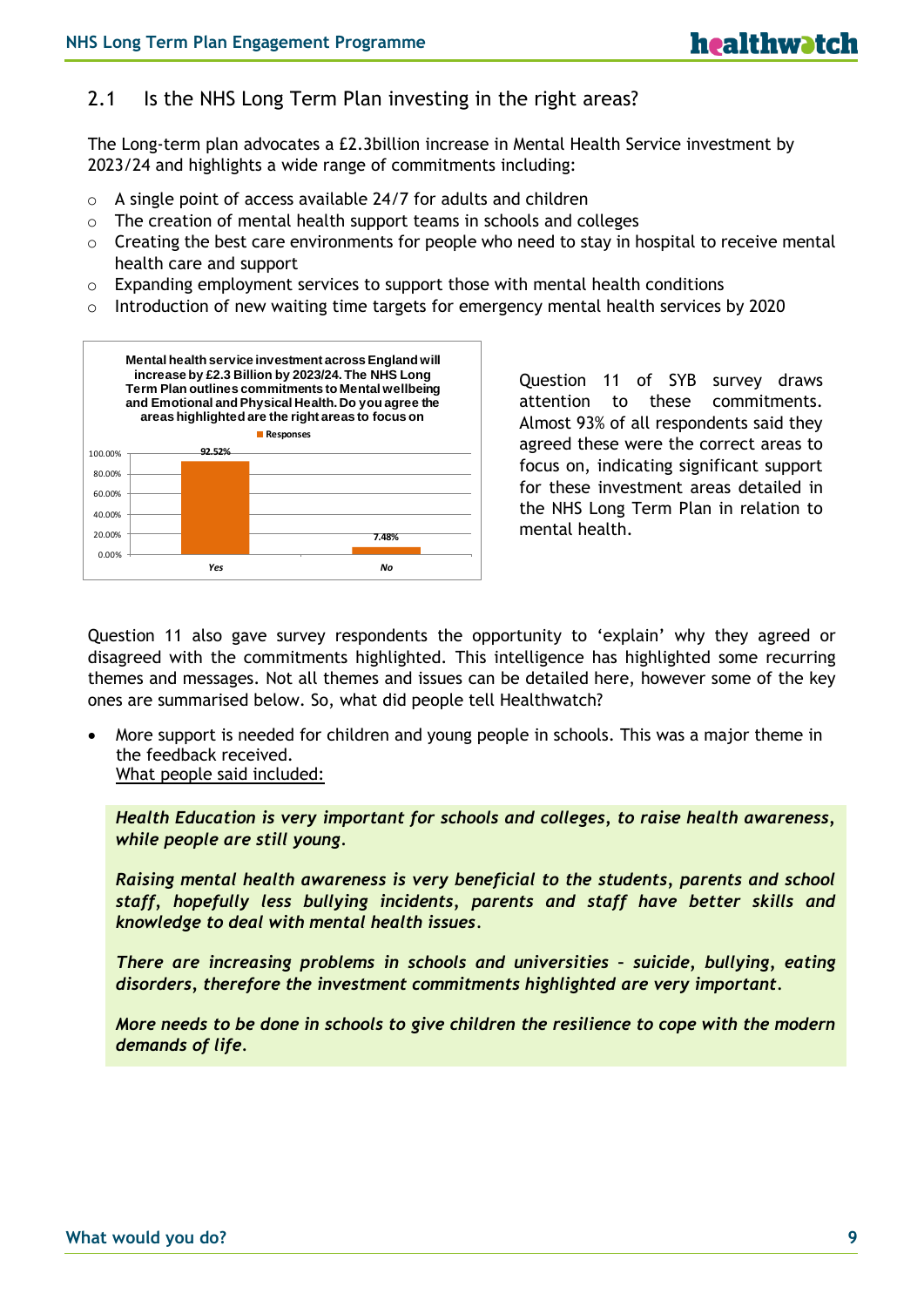More focus and investment needed towards raising awareness, early intervention and prevention. What people said included:

*People need to be seen very early on in diagnosis not months later. More staff and resources to avoid/reduce long waiting times. Will prevent unnecessary suicides and hospital admissions.*

*They all look practical, preventative measures. Anything which reduces waiting for mental health support has to be good for the individual.*

*Raising awareness of mental health is very important to the patients, family members, friends and employers.*

*Expansion of crisis services, including ensuring they are available 24/7 for adults and children, play a vital part in saving people lives and supports people to cope and solve problems before matters come into crisis.*

 More needs to be done to tackle the 'Stigma' associated with mental health. What people said included:

*Normalising the discussion by having mental health teams in schools will reduce the stigma that older generations associate with discussing their mental health.*

*For too long now, there has been a stigma attached to mental health wellbeing. This has been the case in all age groups and at so many different levels. By 'normalising' or acknowledging the fact that it is actually okay to seek help and support with regard to mental health wellbeing, more people will have the courage to ask for help and support and more people will benefit. This is the case whether at school, in the workplace or at home.*

*Starting to educate children about mental health may remove the stigma.*

*Many people do not realise the severity of mental health conditions. Stigma around mental health needs to be combated.*

 Waiting times are too long in mental health services and need to improve. What people said included:

*Nature of mental health problems means reaching out for help is incredibly difficult, therefore, making appointments and getting help should be an easier and more accessible process.*

*Waiting times for these services are too long.*

*Waiting times to see a counsellor is too long.*

*Many of these services offer long appointments which are not well attended – wasting time and resources.* 

The focus group engagement outputs further support these key messages.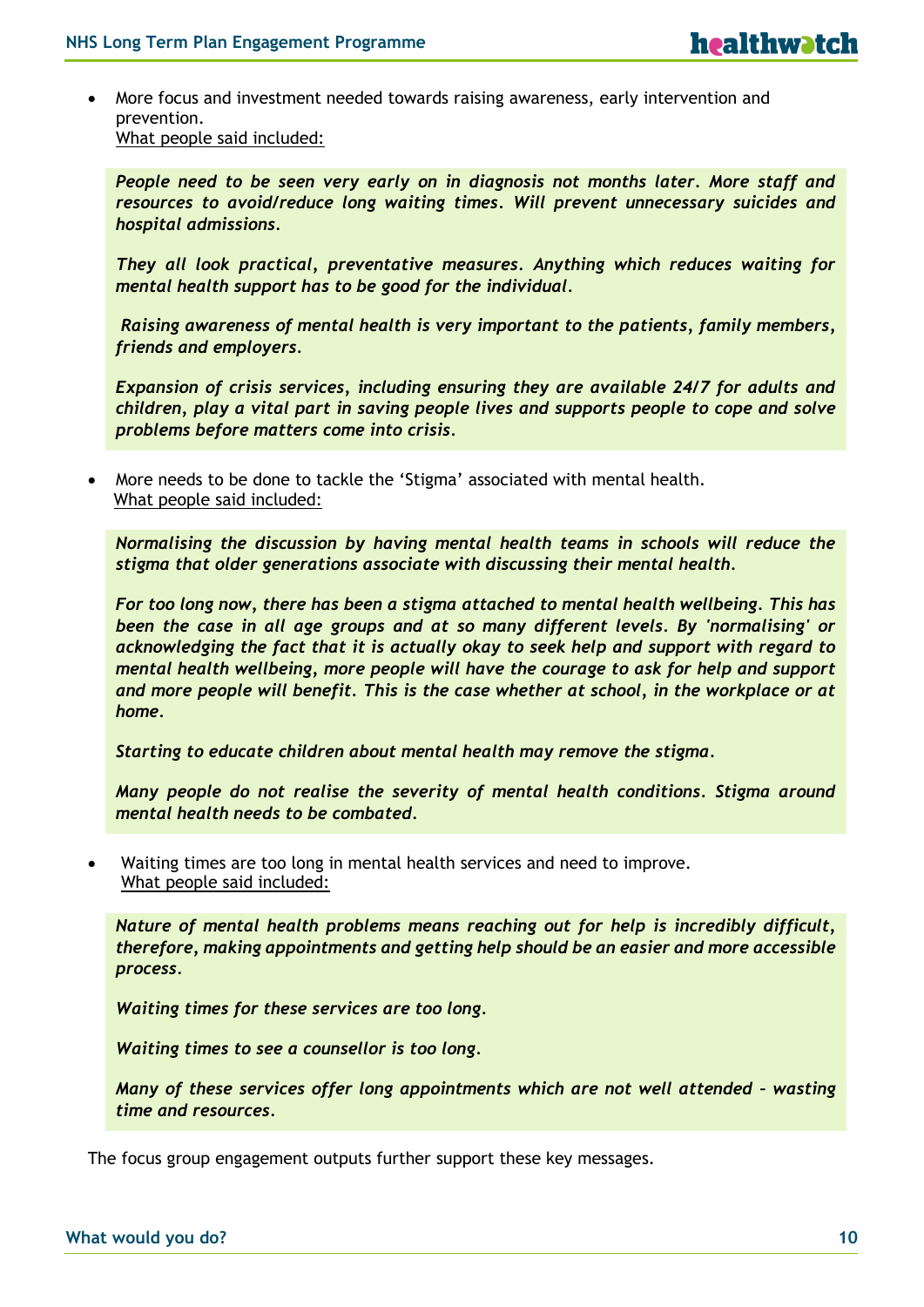### 2.2 Treating physical and mental health together

An important consideration for how mental health services should be delivered is whether physical health and mental health should be treated together. Outputs from local engagement have identified this concept to be a recurring theme with significant support.



Question 12 of the survey directly asked the question 'Do you think people's physical and mental health should be treated together.

Nearly 85% of respondents agreed the two should be treated together. Some of the survey comments as well as outputs from the focus groups also support this concept.

Question 12 also gave survey respondents the opportunity to 'explain' why they agreed or disagreed with the people's physical and mental health being treated together. Not all themes and issues can be detailed here, however some of the feedback is summarised below. So, what did people tell Healthwatch?

 A significantly high proportion of people said physical and mental health are inter-related and inter-dependent and should therefore be treated together. What people said included:

*People's physical and mental health are inextricably linked. Having a physical health condition will have an impact on a person's mental health whether they are aware of it or not. Services should be offered to help deal with these issues. Conversely, mental health can affect how you are feeling physically and may even convince someone that they have something physically wrong with them.*

*Mental health is often connected to physical wellbeing and treating them both holistically is very important.*

*Sometimes issues can be interlinked with the other and everyone should be treated as a whole. I don't want to be going from pillar to post initially to visit different clinics and doctors to get something diagnosed.*

 Many highlighted there was a favourable effect on patient experience and outcomes, as well as direct benefits on NHS resources, as a result of treating physical and mental health together. What people said included:

*Accessing healthcare services and going through each journey can bring different challenges and concerns to varying degrees for each individual. Treating physical and mental health together, not only improves the patient experience, it has the potential to allow for the better use of valuable NHS resources in more cost effective and value for money ways.*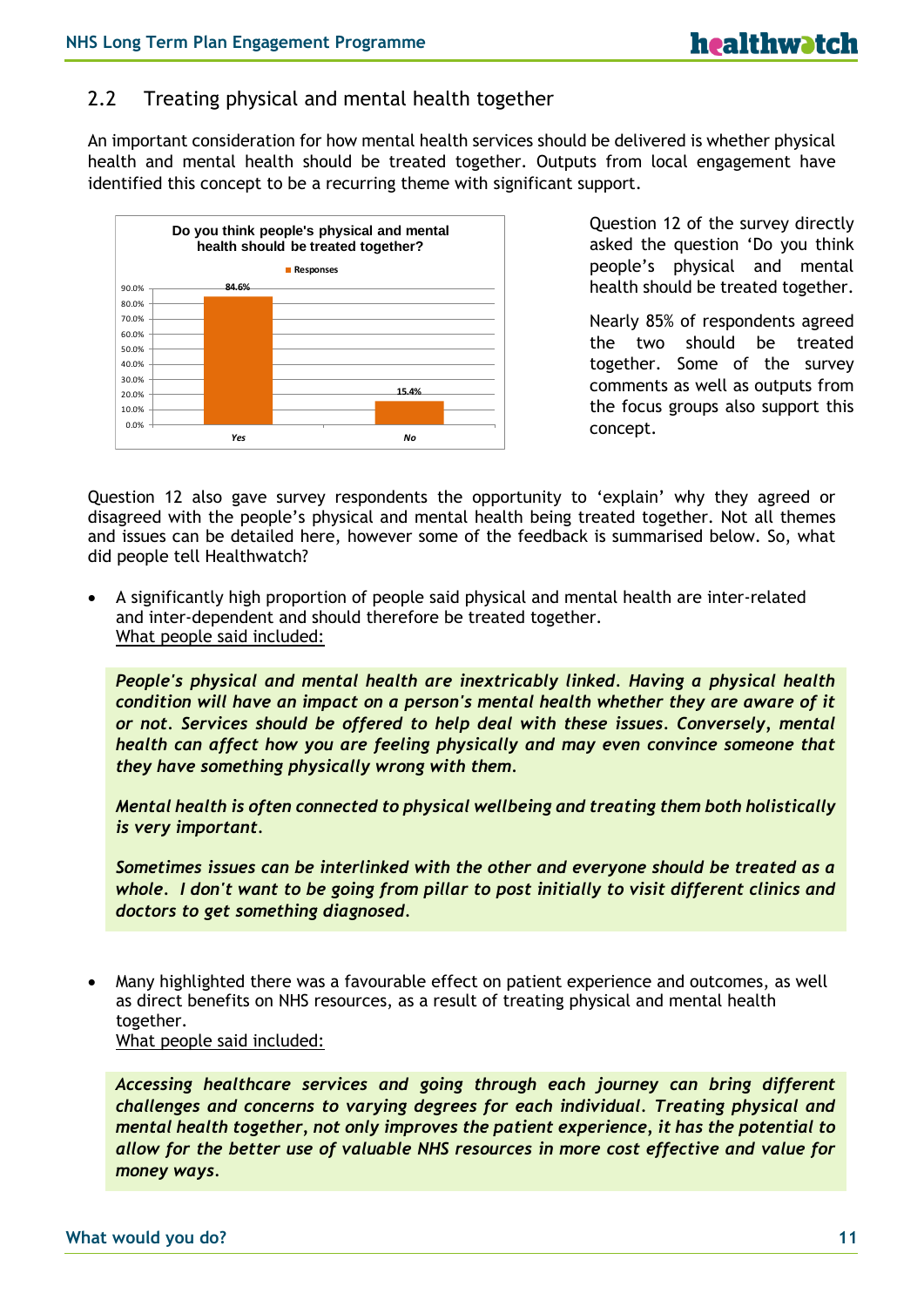*If the people's physical and mental health is inter-related, then it should be treated together, and result in saving the NHS cost, waiting time, and the treatment can be more effective. Patient can be recovered more quickly and thoroughly.*

*Patient can be treated in a holistic approach and this will help the patient have a confident and positive attitude to manage their health conditions.*

*People will take longer time to recover if they have physical and mental related health issues and being treated separately. Being treated together can promote faster recovery.*

 Respondents also highlighted the requirement for clinicians to be adequately equipped with the necessary skills, knowledge and training in order to treat physical and mental health together.

What people said included:

*The 'correct' answer is yes but this would require a complete change to how GP's are trained and a lot more recruitment as the current 10 minutes per patient is insufficient time.*

*As long as the GP has the expertise and is able to spend sufficient time on both health aspects.*

*They are connected, and more training should be given to physical healthcare workers about mental health.*

*I feel separate services is beneficial as staff require specialised training for each individual area.*

2.3 Accessing help and support for mental wellbeing and emotional health

#### **So, how should mental health services be accessed in the future?**

The Long-term plan details its proposals on how mental health services will be delivered in the future. This includes:

- $\circ$  Mental Health support for children and young people being available and in place in schools and colleges
- o Access to online services which can help you to stay well
- $\circ$  Different options for people in a mental health crisis e.g. where to access support to manage their crisis
- o More services in communities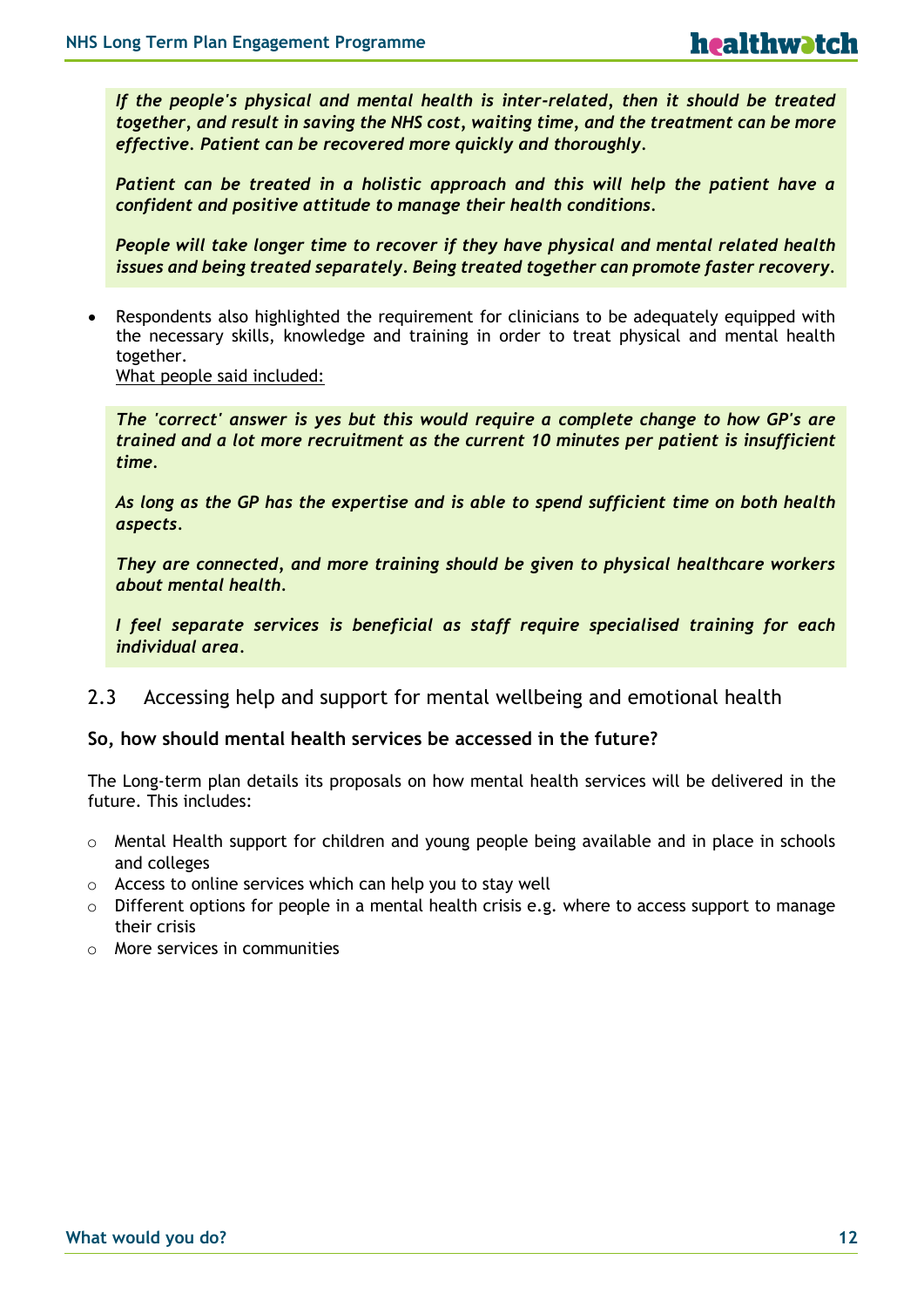Question 13 of SYB survey asks survey participants to indicate their level of support for each of the above proposals.





Survey participants were asked to select from a scale of 1 to 5 how helpful each proposal was with 5 being most helpful and 1 being least helpful.

The top chart shows the weighted average of all responses for each proposal and demonstrates significant support for all 4 proposals. 3 of the 4 proposals scored an average weighting of around 4.3 out of 5. The highest being for 'different options being available for people in a mental health crisis'.

The bottom chart shows what percentage of respondents for each question selected a rating of 4 or 5 indicating more clearly positive support for any one proposal. On this basis 84% of respondents significantly favoured 'different options being available for people in a mental health crisis'. This proposal was closely followed by 'mental health support in schools and colleges' and 'more services in communities'.

### **What did people tell Healthwatch worked well and what could be improved when accessing help and support in relation to mental wellbeing and emotional health?**

Questions 14 and 15 of the SYB survey directly asked people to specifically tell us more about the help and support that has been accessed in relation to mental wellbeing and emotional health. A further insight is also gained from the outputs from the focus group engagement sessions. Some of the key themes and messages are summarised below.

### **What did people say worked well?**

 Counselling and Therapy (including CBT and IAPT) Many favoured having face-to-face conversations with a trained professional on a one to one basis or in a group basis. What people said included:

*Supportive GP and workplace provision of counselling.*

*Counselling and meditation via IAPT helped me to manage my own condition. Mainly by helping me to recognise trigger points and when to seek more help to prevent relapse.* 

*I had counselling following a bereavement and found this invaluable.*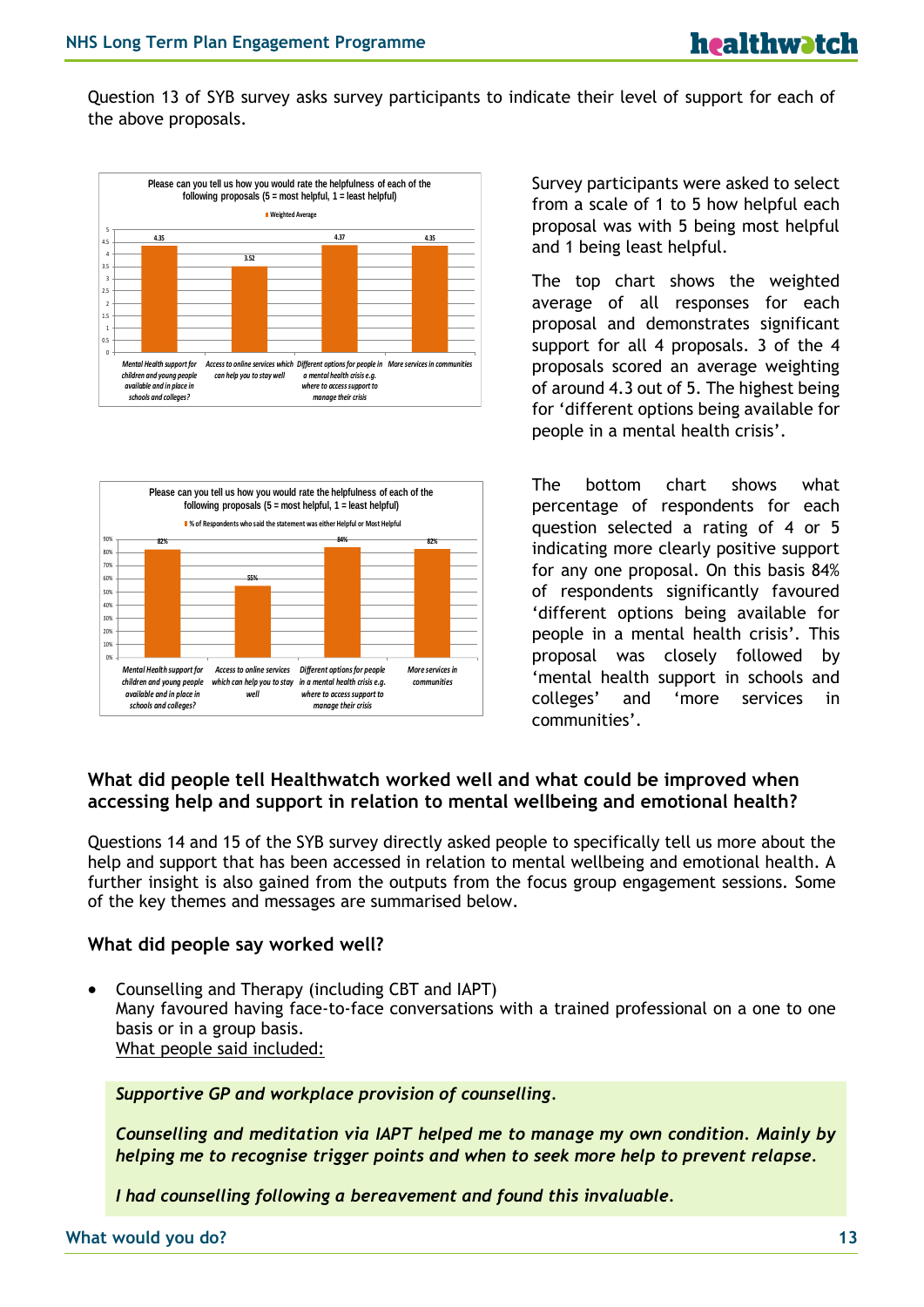*IAPT service for managing long term condition. The right intervention at the right time.*

*CBT at local GP rather than at hospital or in town where it is less accessible.*

 Availability and access to community services. Those using community services found these easily accessible and met their needs, particularly those whose first language is not English. What people said included:

*Community services are more friendly to use and more easy to access.*

*Receiving support from my local community centre, as I need people to understand my cultural and language needs.*

*Support from voluntary community organisations which are far more easily accessible and no waiting list.*

*Local community group i.e. the Chinese community centre play a very important role to offer support to patient to access the mental health and well-being services. The community centre helps the patient to build a better communication and connection with the service providers; to enable the service providers to understand the patients' needs and to help them to make choices.* 

*The services in communities, because the local community centre always offer support to non-English speaker to access help and support. Also, relevant health information support is easier and quicker to be accessed as information has already been translated in community languages and the community centres usually offer drop-in service without appointment booking.*

 Mental Health Support services in schools. People have said such services work well, where they are available and in place. What people said included:

*Mental Health support for children and young people support is very comprehensive and effective. This type of support should be available and in place in ALL schools and ALL colleges. Our children spend most of their time in school and college, their emotional and mental health well-being should be well looked after at there by the health professional*

*Mental Health support for children and young people available and in place in schools and colleges*

*Early education and awareness are important than treatment. People should be made aware when they are young*

Other things people said worked well.

*On-line services can offer support to people whenever and wherever they want.*

*Mental health workshops and events to raise the awareness and to break the discrimination and stigma. Home visit and person - centred support to promote recovery.*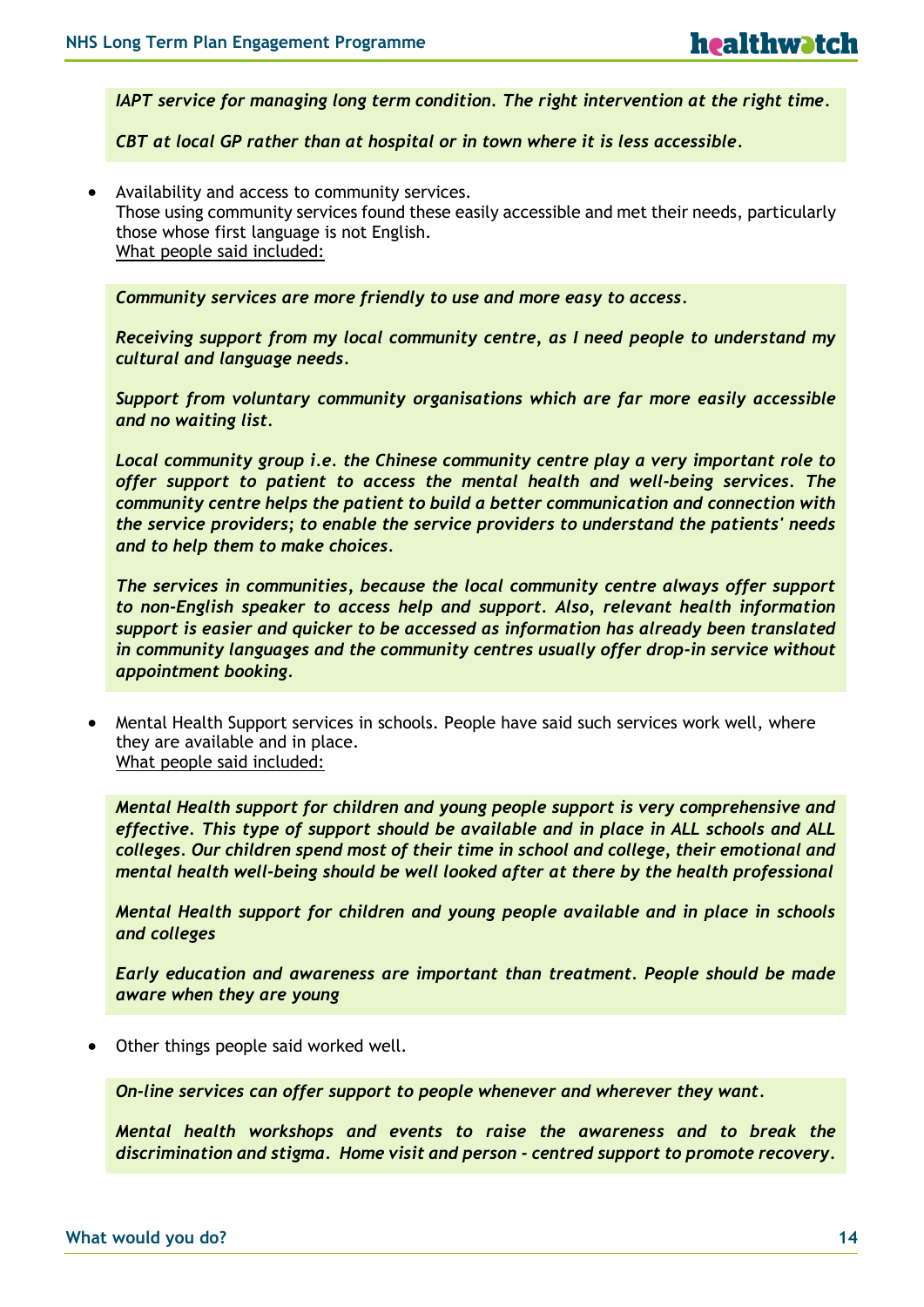*Local community service group can offer regular home visits, listening service can help to promote patient's recovery.*

*Community health workshops and home visits, as there is no language and cultural barriers.*

*Local community organisations & charities (e.g. Ship Shape; Flourish; Mind); support from Early Intervention team.*

*Listening and befriending chat services and access to groups and activities in the local area.*

#### **What did people say could be improved?**

 Waiting times and treatment times. This was the most common area highlighted by question 15 respondents. What people said included:

*Waiting times for both initial referrals and follow up appointments need to be minimised.*

*Access to services quickly for people in crisis.*

*Better access - quick access/referral systems - greater investment in real terms. Appropriate consultation time afforded to all interventions.*

*Shorter wait times, more open discussions about options, diagnoses, treatments. Better informed professionals.*

*Quicker appointments more information about availability and support groups.*

 Improving communication between patient and the health professional. Particularly highlighted as an issue for those whose first language may not be English, but also an issue for those who may have a disability. What people said included:

*Improve the communication between patient and health service providers especially for the non-English speakers; it is better to work together with the ethnic minority voluntary sector.*

*It is very important for the non-English speaker be able to access the mental well-being and emotional health support and services. NHS needs to employ more mental health professionals who can speak the community languages and communicate directly with the patients who need mental health treatments.*

*Non-English speaker should have support to access mental wellbeing and emotional health support and services.* 

*Communication is poor for deaf people because of the lack of BSL interpreters to explain letters and make calls. The deaf community are often ignored.*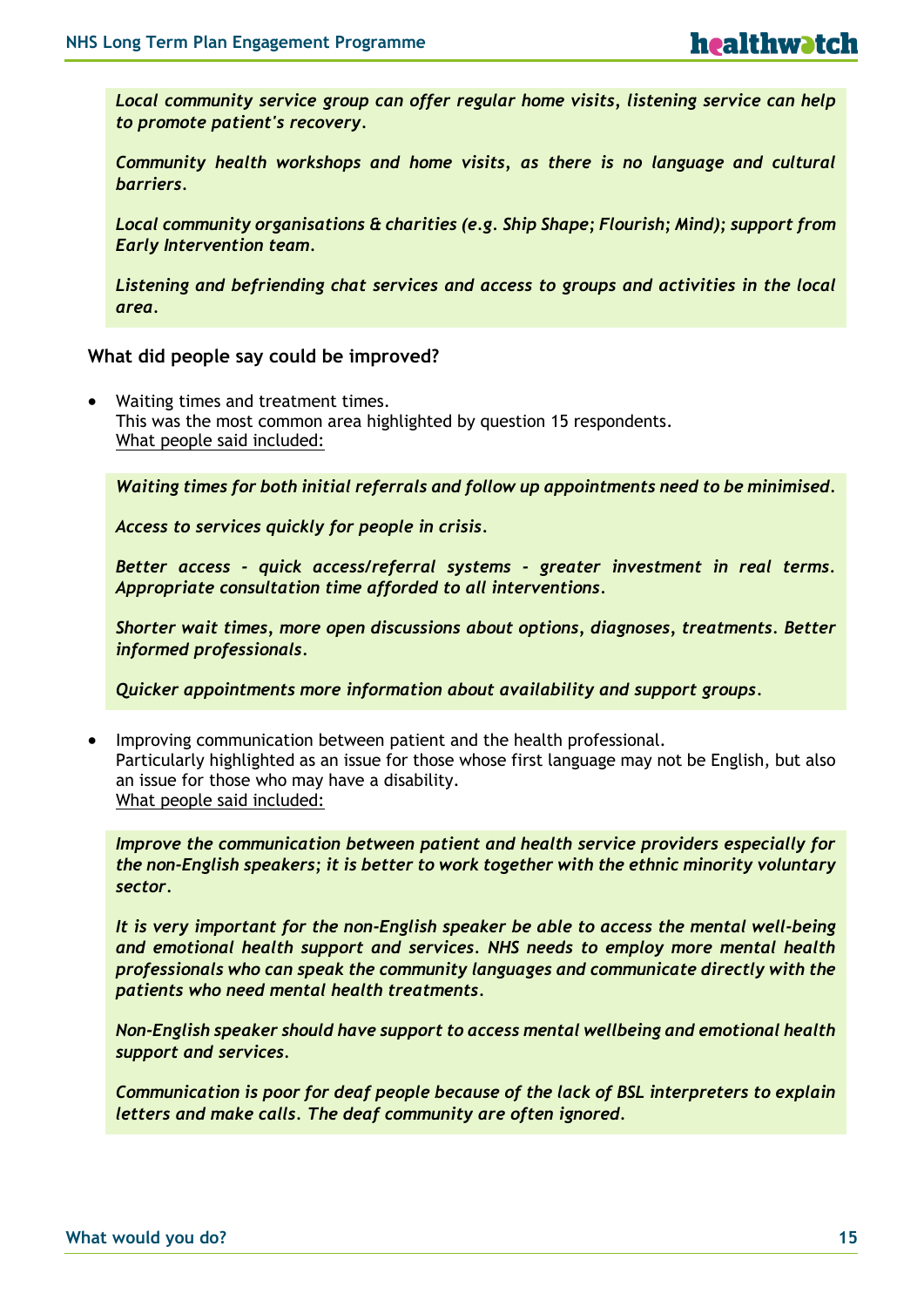Counselling Services. Access to counselling was highlighted as a key area for improvement. What people said included:

*Waiting times for both initial referrals and follow up appointments need to be minimised.*

*Less waiting time to access the counselling service. Seeing someone in person is better than online support.*

*Counselling service should have language support.*

*Talking works very well, but the limit on the number of sessions detracts considerably from the success of the therapy. I find it takes me some time to establish a rapport with a therapist and only after this can I begin to open up. This means the point where I feel the therapy is beginning to benefit me the sessions come to an end.*

 Access to more mental health services in the community. Community services have been earlier highlighted as something that has worked well. Some have said there should be more community services available. What people said included:

*More services in communities to enable easy access to services and supports. Different options for people in a mental health crisis can meet different needs.*

*Community services can offer more advocacy support for the patient to voice out their needs and access the relevant health care services, especially for the patient with language barrier and lack of health knowledge.*

*More access to community services and not being dumped back to a GP because you have used up the required number of appointments.*

*Local community activities and services are diversified to meet individual's different needs. Voluntary sectors work together with school to raise the health awareness to the children, parents and school staffs.*

*More drop-in sessions, easily accessible within the community. Somewhere that you can call in to speak to a professional to then book an appointment face to face.*

Other things people said could be improved.

*Continuity of service. Not having to keep repeating yourself and going over same ground. Same with GP - having to see a different doctor. You spend your 7 minutes telling your problem and history where you built up a good working relationship with one or two GPs and you built confidence to enable you to discuss your problem.*

*A one stop mental health all age access route with support from all agencies. We need to stop people being passed from pillar to post based on service criteria. The focus should be what can we do to help not why you don't meet the criteria and passing on to another service who is likely to say the same.*

*More information available for families or friends on how to support someone with mental health problems and where to go to in a crisis. Continuity of support for family.*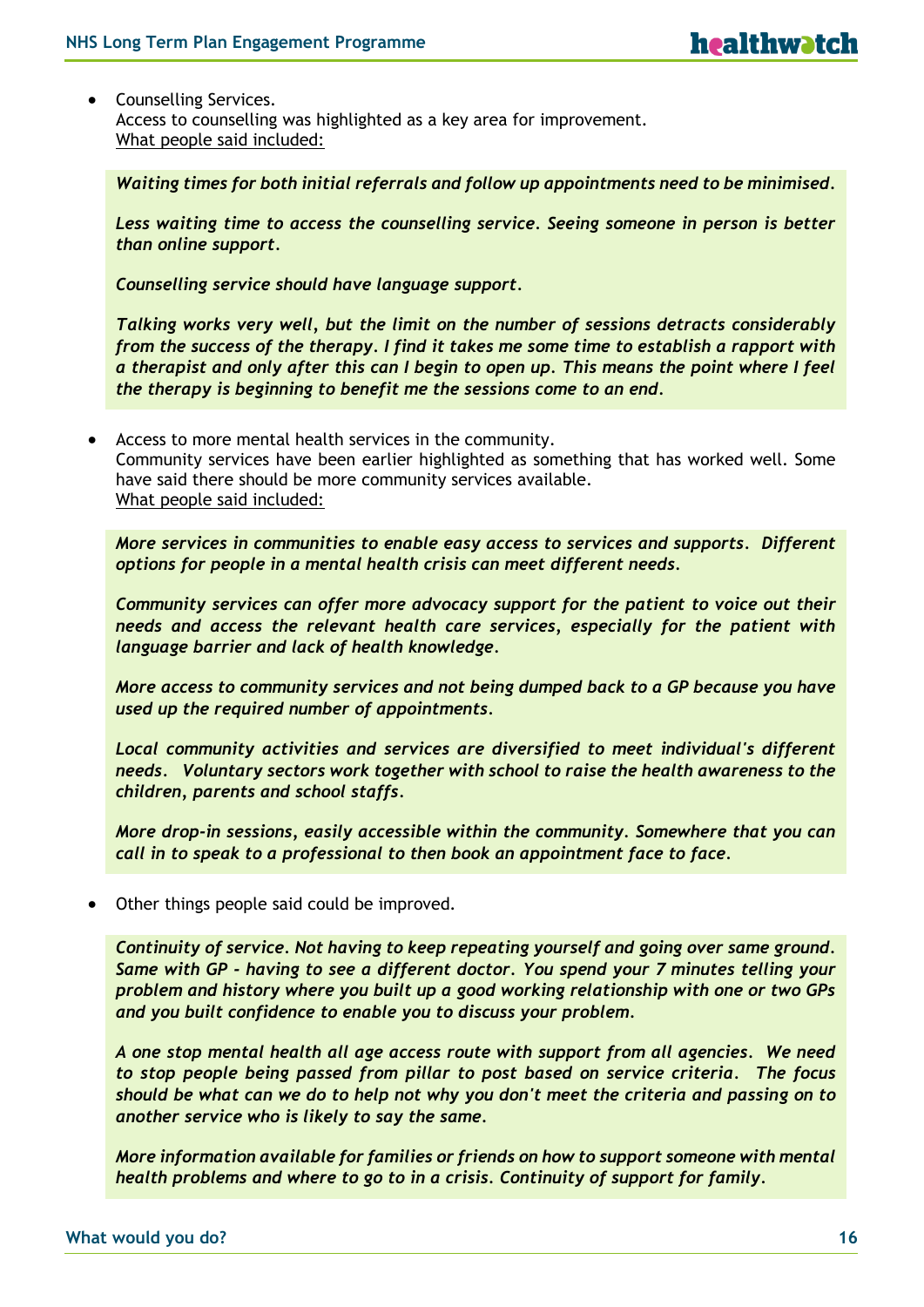*Better information about the condition - allowing people to understand what is happening to them, giving them power in the therapeutic relationship, and giving real choices about treatment.*

*Longer appointments for counselling, but this is challenging with an already huge workload. More access to counsellors and psychologists.*

### **3. Choice and Control, Prevention and Maintaining Independence**

This is the second key priority identified as a focus area in South Yorkshire and Bassetlaw. The NHS Long Term Plan emphasises an increased shift towards a shared responsibility for health so that patients have an increased input into their care and they are able to work in partnership with health professionals. This includes personalised care model approaches to give people more control over their health complemented by help and support in relation to prevention and to enable individuals to better manage their own health. A key consideration in managing your own health and care needs is the availability of and access to local services and local support groups. The long-term plan also emphasises the importance of digital technology in the provision of digital enabled care. This is significant itself as a key enabler for exercising patient choice and control as well as supporting prevention and maintaining independence.

This theme area has also featured strongly in both the focus group engagement activity and the SYB developed survey. Questions 4 to 9 of the survey relate to this second theme area, highlighting the importance placed around by local Healthwatch in South Yorkshire and Bassetlaw. Six out of 15 focus group engagement sessions also identified this as a theme area. A full view of the outputs from engagement can be accessed in the appendices at the end of this report. The main body of this report summarises the key outputs and findings in terms of what people have told Healthwatch.

### 3.1 Is the NHS Long Term Plan investing in the right areas?

The Long-term plan outlines commitment to Prevention, Choice and Control, and Promoting Independence and Self-Care, including:

- $\circ$  Prevention of avoidable illness and stopping them from getting worse. This extends to better support for patients, carers and volunteers to enhance supported self-management.
- o Speeding up the rollout of personal health budgets to give people greater choice and control over how care is planned and delivered. This extends to community-based packages of personal and domestic support, including for mental health, learning disabilities and specialist end of life care.
- $\circ$  NHS 111 Service directly booking patients into GP practices as well as referring patients onto local community pharmacies who support urgent care and promote patient self-care and selfmanagement. This also extends to GPs being able to refer patients directly to a local community pharmacy.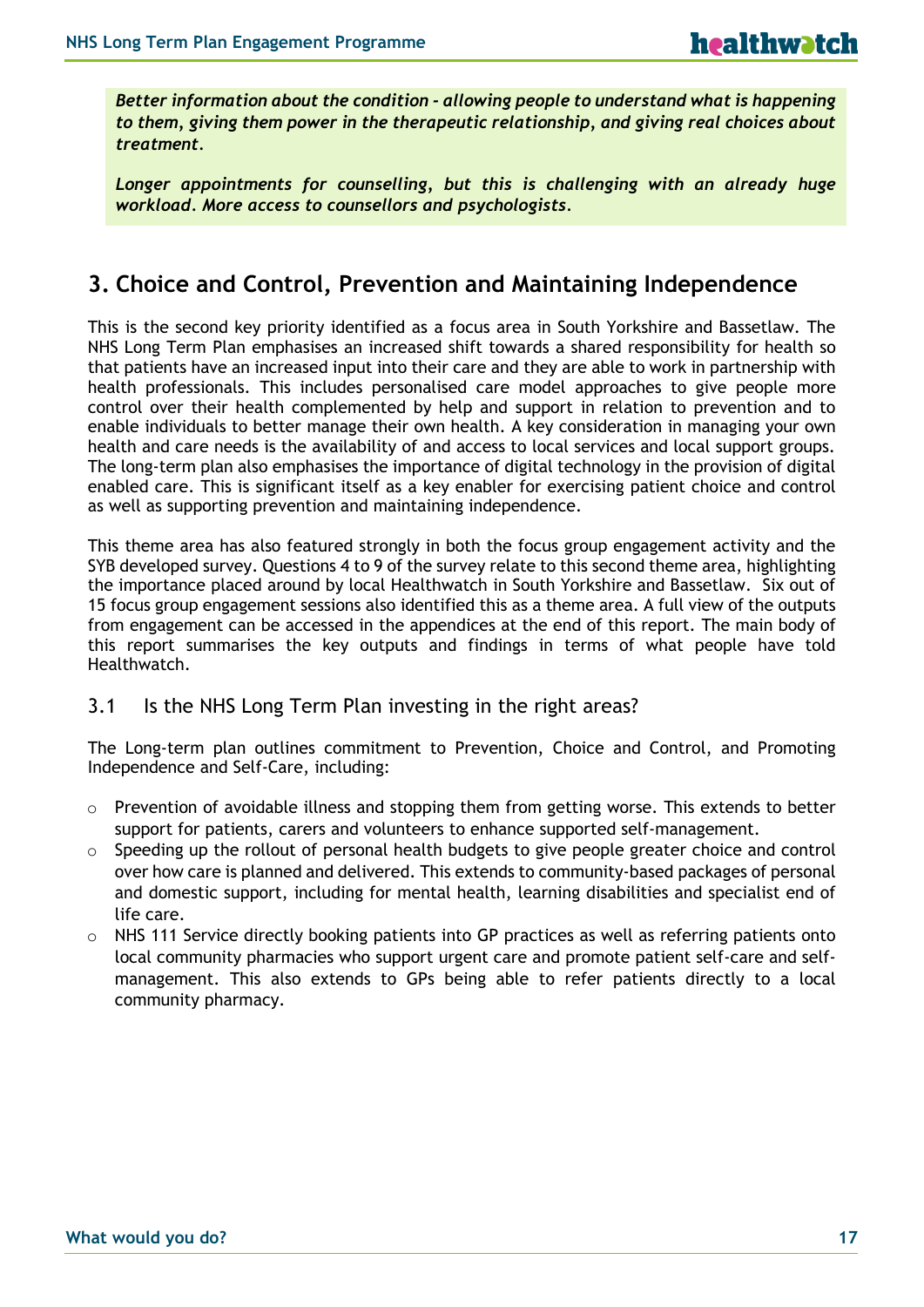

Question 4 of SYB survey draws attention to these commitments. 88% of all survey respondents said they agreed these were the correct areas to focus on, indicating significant support for the investment areas detailed in relation to Choice and Control, Prevention and Maintaining Independence.

The supporting feedback from question 4 respondents together with the outputs from the focus groups have highlight a wide range of common or related themes and messages. Some of these are summarised below.

 Prevention is cheaper than treatment. What people said included:

*Prevention and having better health management will benefit the individuals as well as ensuring that valuable NHS resources are used more effectively in the right areas.*

*Disease prevention help people to avoid unnecessary illness and also help reducing NHS cost for treating serious illness. It is important to let the population know prevention and management are better than treatment.*

*I agree that prevention and access to information that supports a healthier lifestyle is potentially more effective than just post condition and medical intervention.*

*I think preventative health is very important and could potentially save the NHS millions of pounds.*

 Support for Social Prescribing as an alternative to traditional NHS services, What people said included:

*I particularly support social prescribing. The Healthy Living Centre approach is an important aspect of enabling people improve their health.*

*Social prescribing is very important for overall well-being, preventing isolation & reducing the impact of certain illnesses (e.g. depression).*

*Social prescribing is a great idea - people will get out more, therefore meeting new people, making new friends hopefully will improve mental health as well as physical health.*

*Social prescribing is great but need to invest in the community and voluntary organisations that provide the activities to prescribe into - otherwise we'll have lots of*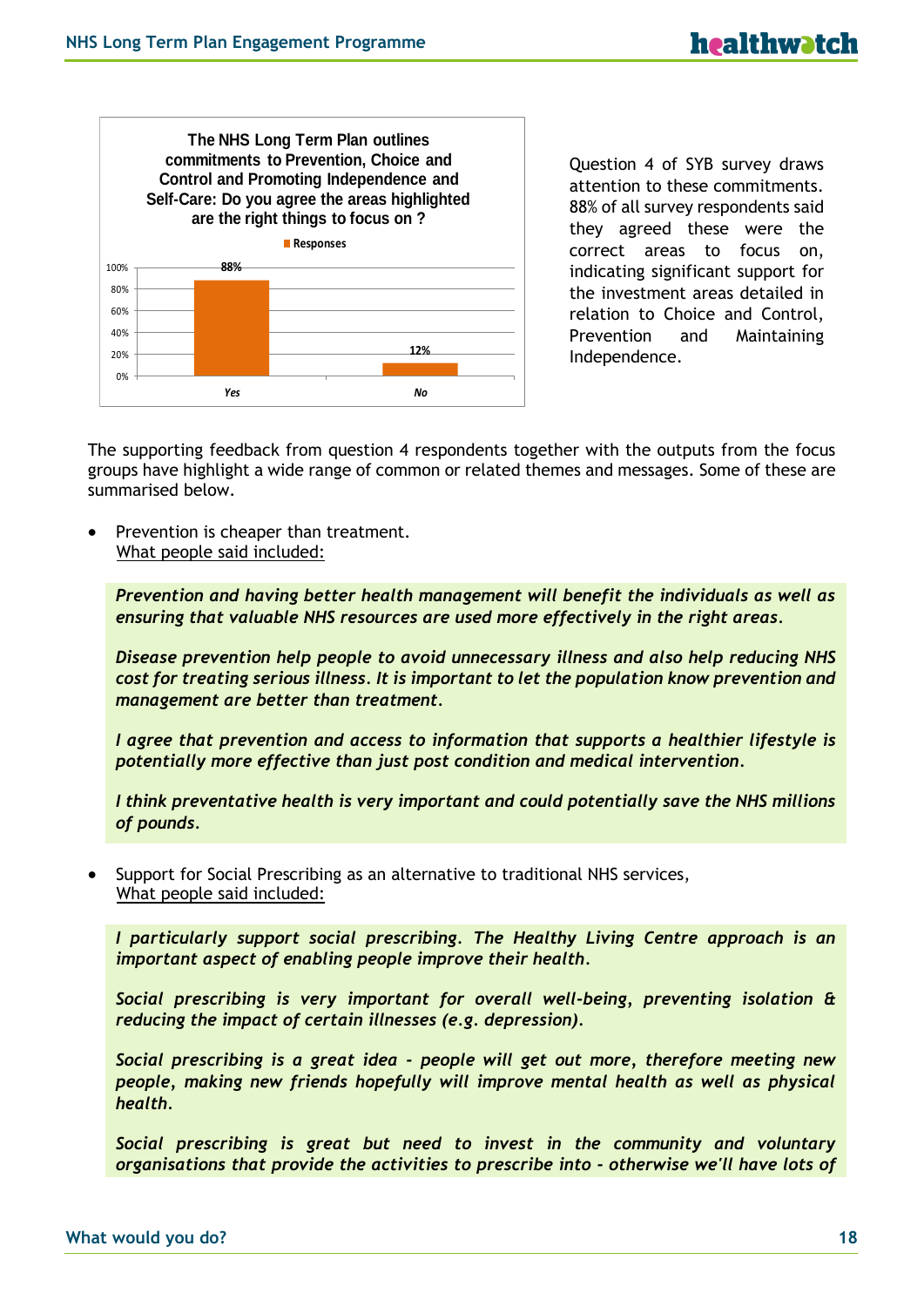*NHS Social Prescribers with nowhere to prescribe people to! Social prescribing is good if you have good places to refer people.*

 People should take greater ownership for their own health. What people said included:

*People need to take responsibility for their own health and wellbeing. There are lots of free activities that people can take part in without having activities prescribed by the NHS.*

*We have a responsibility to maintain our own health and lead a healthy lifestyle.*

*People should take responsibility for their own health but quite often are unable to find the health and support they need to enable them to do this.*

*I think it's a good idea for people to be given help to manage their conditions and to rely less on doctors and hospitals.*

 Other key messages / recurring themes. What people said included:

*The people who have long term health conditions and disabilities will be benefit from the increase of Personal Health Budgets. As they can have more choices to meet their personal needs.*

*End of life personalised care additionally enables choices and options and recognises one size doesn't fit all.*

*Potential to provide more person centred, individualised care. One size does not fit all.*

*This plan is very comprehensive and can meet the idea of prevention is better than cure. I hope it will be an accessible plan to everybody, especially to the vulnerable group, ethnic minority group, the hard to reach group, and the non-English speaker group.*

*Better health management can help prevent further health problems and help to save life; and help to promote better quality of life when people are getting older.*

*Personal Health Budgets and social prescribing give people more control and therefore are likely to be more effective than being told what to do through public health leaflets.*

### 3.2 What matters most to people in relation to staying healthy?

Having choice and control, being able to maintain independence, and exercise self-care and prevention – all mean different things to different people. What really matters and makes a difference is often an individual perception. The long-term plan engagement programme in South Yorkshire and Bassetlaw has looked to address this and seek the views and thoughts of its local population through both the focused engagement and the SYB local survey. Question 5 directly asks what may be important to people in relation to staying healthy.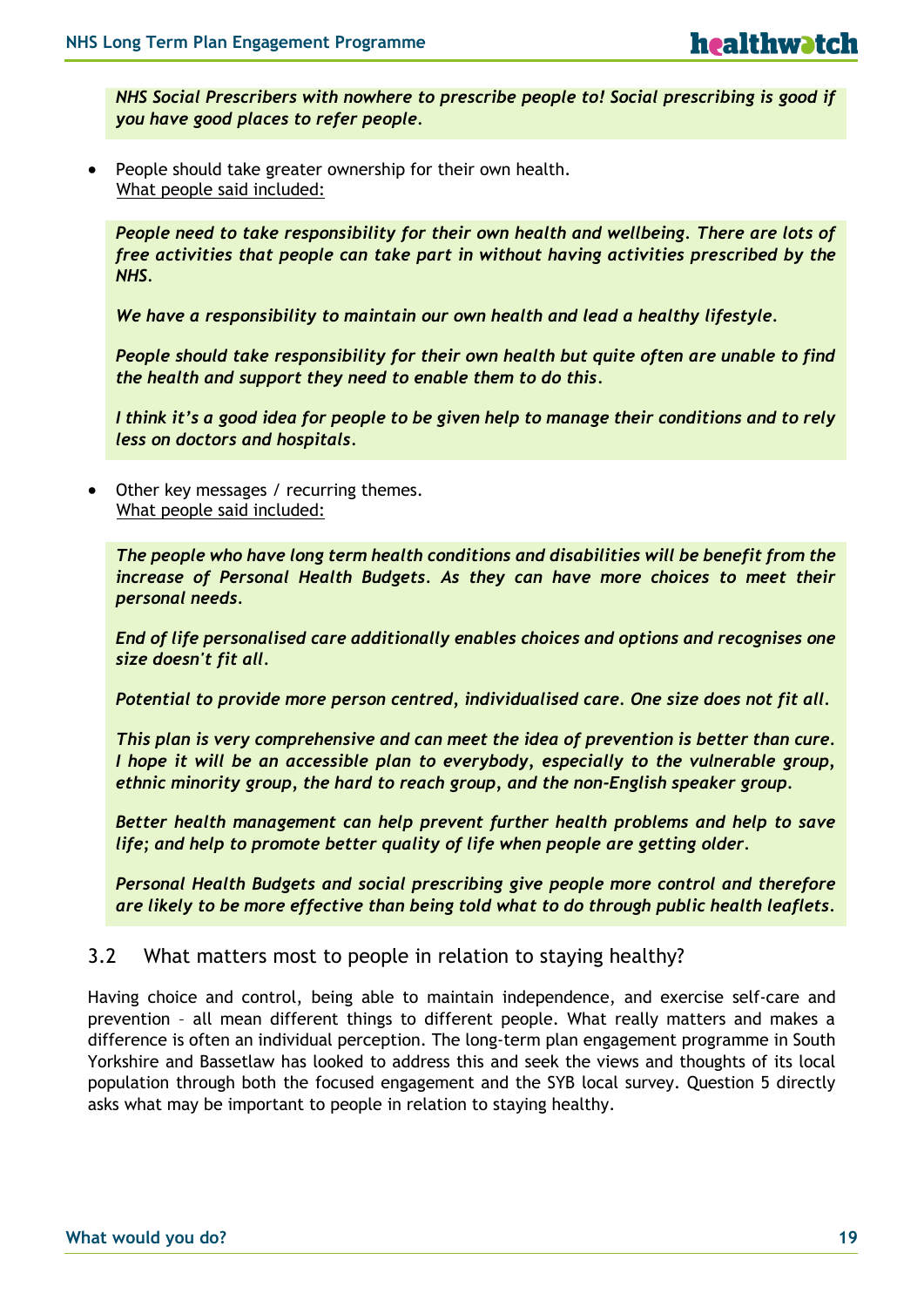## healthwatch





Survey participants were asked (in question 5) to select from a range of responses (from 'not important at all' to 'very important') how important each statement was to them.

The top chart shows the weighted average of all responses against each of statement demonstrating varied support in overall terms. However, 'working in partnership with my GP or other health professional to get the care that is right for me' scored 4.4 out of 5

The bottom chart highlights that 92% of said 'working in partnership with my GP or other health professional to get the care that is right for me' was considered very important or important to them.

Although working in partnership stands out in percentage terms, there is also a significant level of importance placed in relation to the other statements. The high percentages are an indication that all four statements matter to people.

### 3.3 What changes could help people take better care and control of their health?

The aims and objectives of the NHS Long Term Plan are wide ranging. A key aim is for patients take greater responsibility for their own health through more self-care, through having more choice and control and through adopting more preventative health measures. How this translates in practical terms hugely differs from individual to individual. This variation is very much reinforced from the intelligence gained from question 6 of the SYB survey. The survey asked people, what do you require to take greater care and control of your health and what services could do differently to support this. It is worth noting that some of the more common themes to emerge have been highlighted throughout this engagement programme. So, what did people tell Healthwatch?

 Better access to GP appointments and changing requirements from GP practices. What people said included:

*Easier accessible GP appointments. More online appointment bookings for GP's, Nurses and other Health workers.*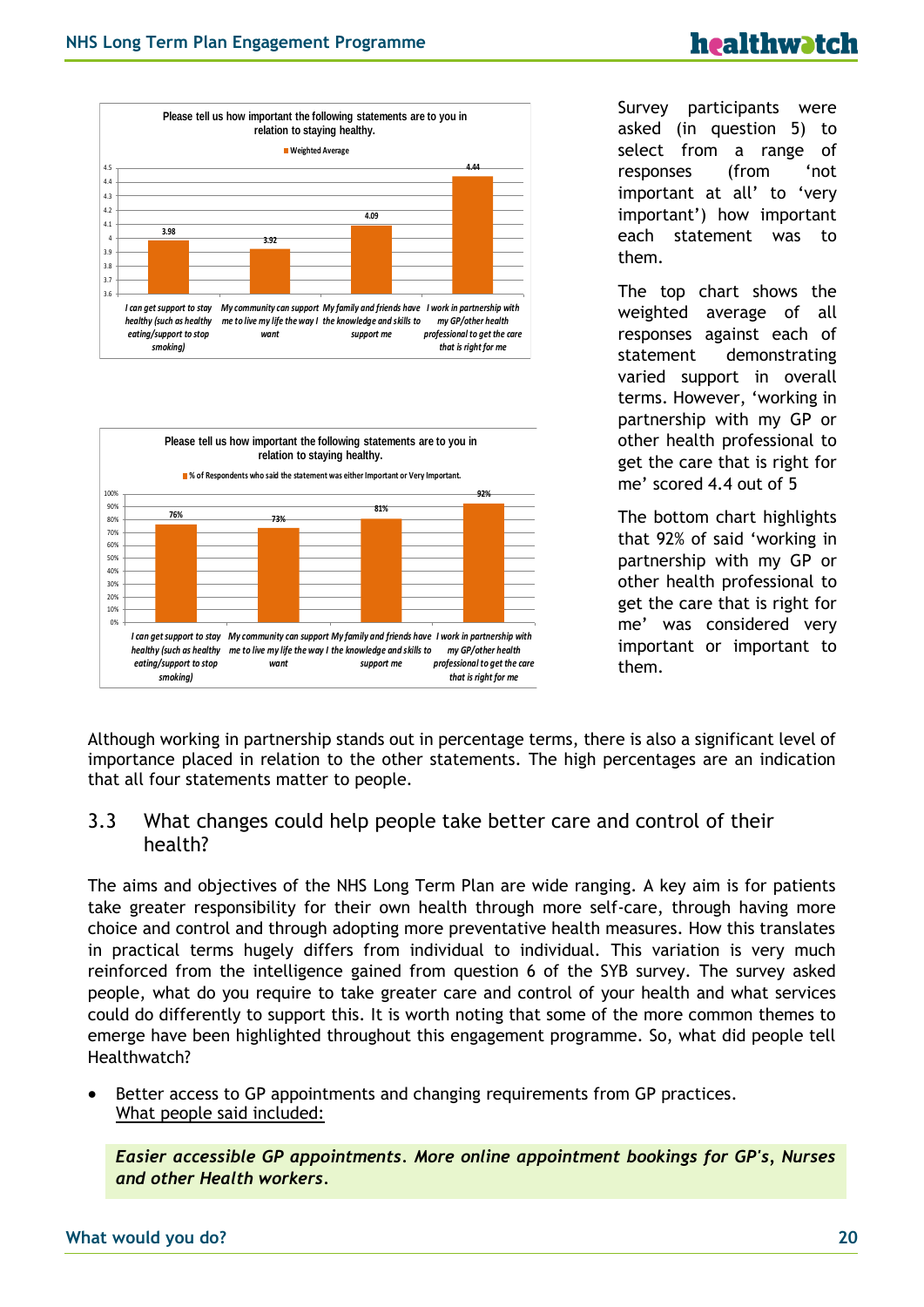*Timely appointments with GP Information to enable me to access relevant services. Staff trained in providing information and helping fill forms in to enable me to access services. Everything online so this is preventing a lot of people accessing help.*

*Extended opening hours, easier access to appointments, range of staff to see.*

*Periodic health and wellbeing MOT with GP or nurse practitioner. Regular health check could prevent serious illnesses.*

*Mental Health nurses at the GP surgery.*

*Mental Health advice e.g. open discussions with GP and specialist with shorter waiting list.*

*GP's should have the right to refer directly for specialist tests such as MRI without having to refer you to a consultant first. They should also be able to send you for any sort of blood test without referral to A&E or a consultant.*

*I want my GP to be more involved. Not just seeing us, treat and discharge. Refer us to a provider that can further help/support us when it is necessary or if they are not equipped to do so.*

 More health promotion and prevention programmes, and support to access these. What people said:

*More resources should be allocated to the local community health screening workshops and health events which can enable people from the local community to have better awareness, better understanding and better management to their own health.*

*I can get support to stay healthy, such as healthy eating from qualified dietitians. I hope NHS can produce more health education videos with choices of community languages to support people to manage their health conditions and to prevent diseases developing.*

*Community centre provides health talks and health events; advocacy and interpretation services; English classes. These are the supports to empower people to take greater care and control of their health with a good understanding by using their own community languages.*

*Local community can work in partnership with the GP surgeries to help the local people to have better understanding of health management and prevention.*

*I can be supported by my local community centre to understand how to get a healthy lifestyle; how to prevent avoidable diseases and how to manage the health conditions for my family and for myself.*

 More accessible sports and activities to lead healthy lifestyles, where cost is not a barrier. One way to achieve this would be through the idea of social prescribing which has been highlighted earlier.

What people said:

*Different ways of supporting people to keep healthy for example working with community partners. Less focus on the medical profession.*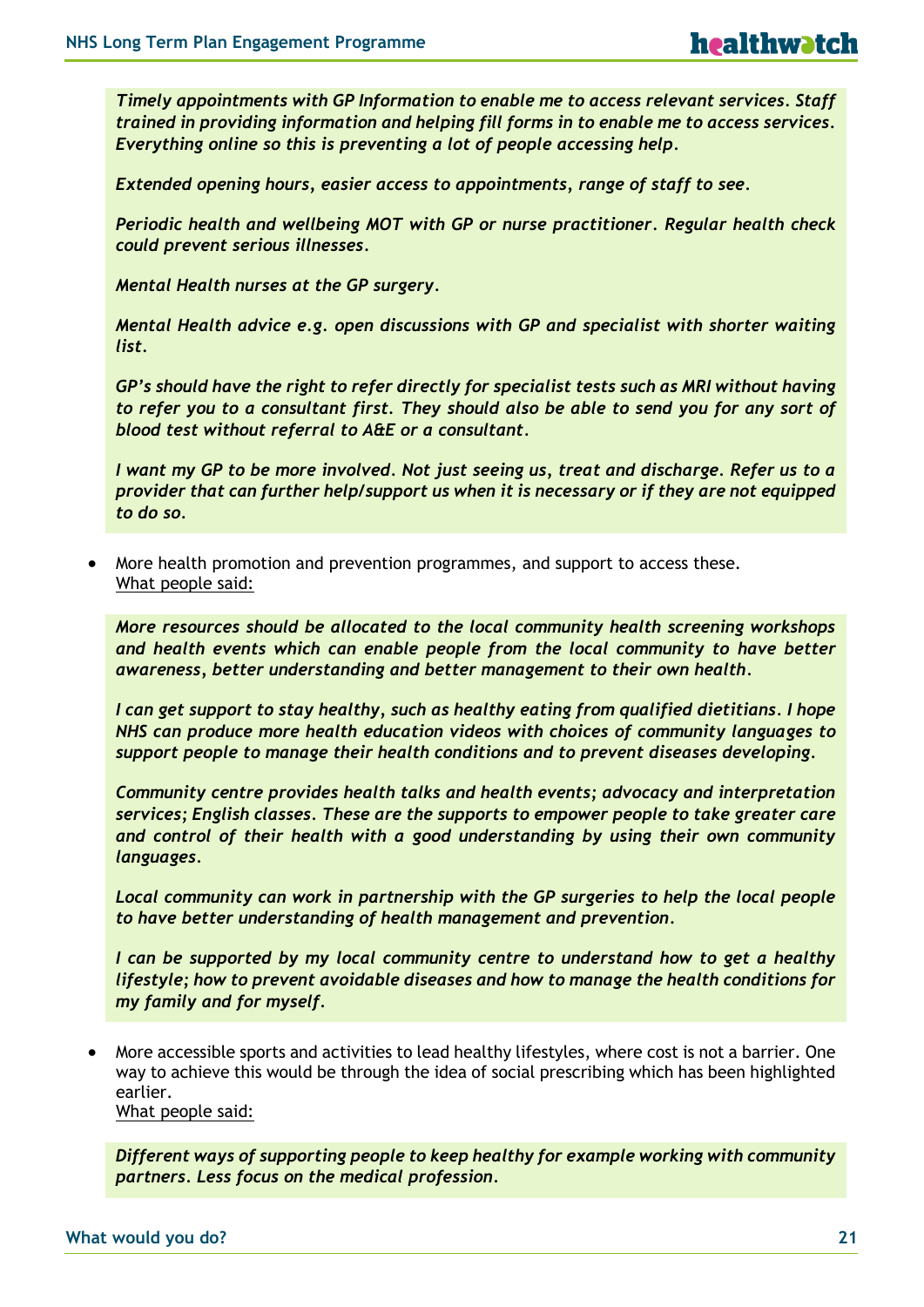*Cheaper access to exercise classes and affordable gym membership for all.*

*Free Access to sports, recreation and other facilities.*

*Cheaper and wider range of sport activities.*

*Being able to stay and keep physically fit by using sporting facilities that are not too expensive.*

 Other key messages/recurring themes. What people said included:

*Greater personalised care for every individual who desires this at any point in their journey. This includes at primary and secondary care and in relation to aftercare. Health and care services increasingly need to be individual or patient focused. Individuals need to have greater understanding of what options are available to them with regards to their journey and pathway and have greater influence over the choices made by clinicians.*

*Each person who needs support should have a personal plan involving all agencies with whom they are involved so all can work together to achieve success- all areas of life impact on other areas, so just a focus on one area of health would probably not be enough.*

*My family and friends play an important role to help and support me to manage health issues. It will be better if they have the knowledge and skills to support me. The main health service provider should offer support to enable my family and friends to have better knowledge and skills.*

*Interpreting services are needed to improve communication with doctors during treatment.*

*Quicker response to mental health services when people are in crisis.*

*Shorter wait times for mental health services / mental health support.*

*Give more choice during a mental health crisis, instead of dictating what they want you to have or dismissing you completely when capacity is questioned. Taking control away can impact greatly on the crisis and cause greater distress.*

*Doctors need better training to help people with dementia and their families.*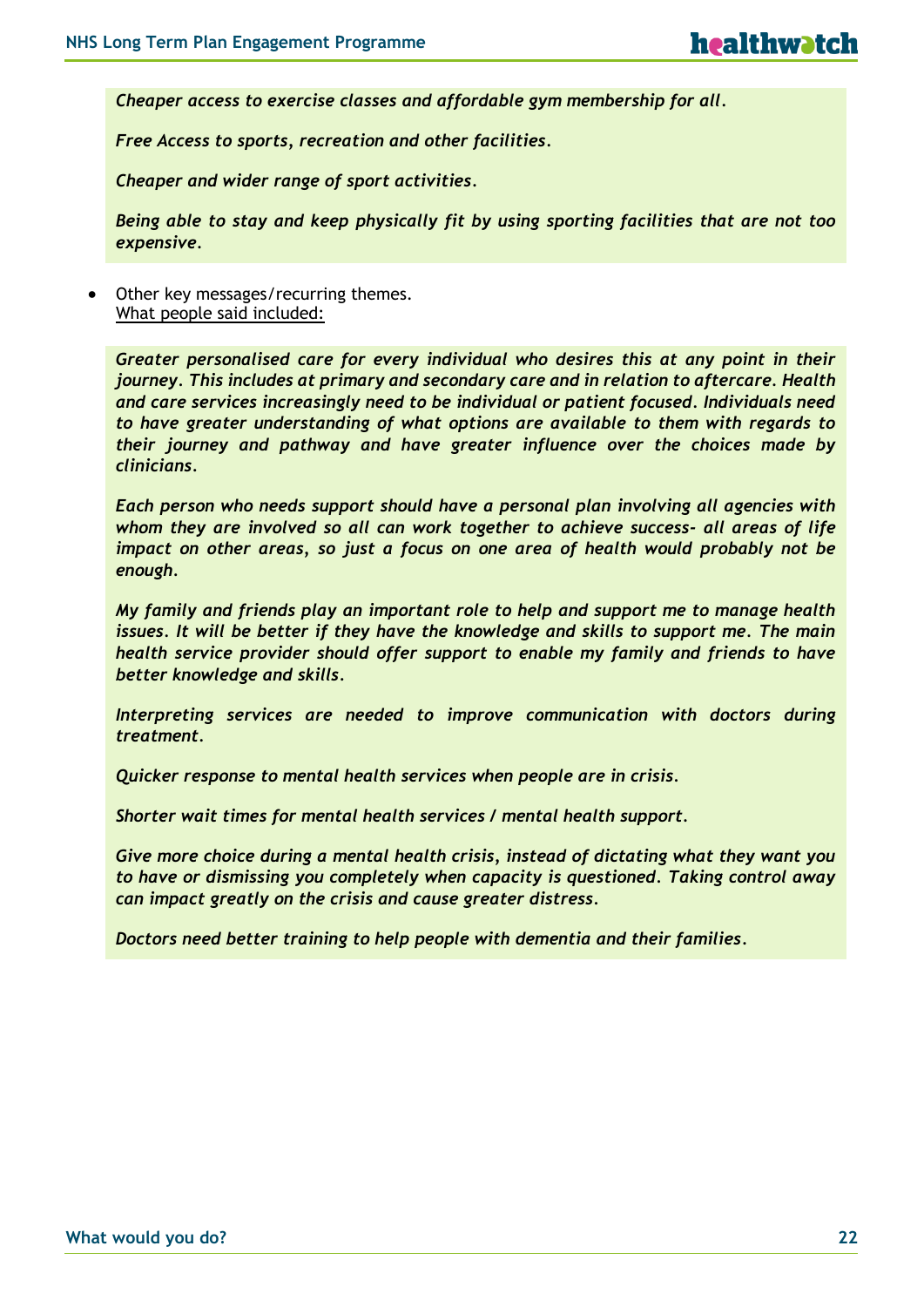### 3.4 Accessing local services and support groups to help manage health and care needs

Having access to more local services and support services is considered a key enabling factor in supporting individuals to better manage their health and care needs. This may include local support groups, local networks, community pharmacies and community activities and events. This also links into and is complemented by the concept of social prescribing which improves access to a wide range of local activities as a way of improving health.



Question 7 in the SYB survey asks survey participants if they have tried to access local service and local support groups to help manage their health and care needs. Almost half (48%) of respondents said they had. Quite importantly, this suggests such services are widely accessed in South Yorkshire and Bassetlaw and are an important complement to traditional primary and secondary healthcare services.

Feedback from both the survey and focus groups has highlighted significant appreciation for some of these services in terms of their relative ease of access and their ability to provide a more person-centred approach.

Based on experiences of accessing these services, survey respondents have fed back in questions 8 and 9 respectively what they thought worked well and where improvements could be made. Key observations have also been sourced from intelligence from the focus groups. Some of the key messages are summarised below:

### **What worked well when accessing local services and support groups?**

 Access to community pharmacies, advice and support. This was the most frequent area highlighted by people in relation to using local services that worked well. What people said included:

*If I have something minor, I will always seek advice from my local pharmacy before booking a GP or nurse appointment.*

*Pharmacy was well resourced and staff helpful. Would be useful if they could prescribe antibiotics etc for infections rather than having to see a GP.*

*Being able to discuss health needs with the local community pharmacy when the GP Practice is closed e.g on a Saturday.*

*Pharmacists can support low level conditions.*

*Local Pharmacy was really knowledgeable and helpful.*

*Used pharmacies for advice when GP is unavailable.*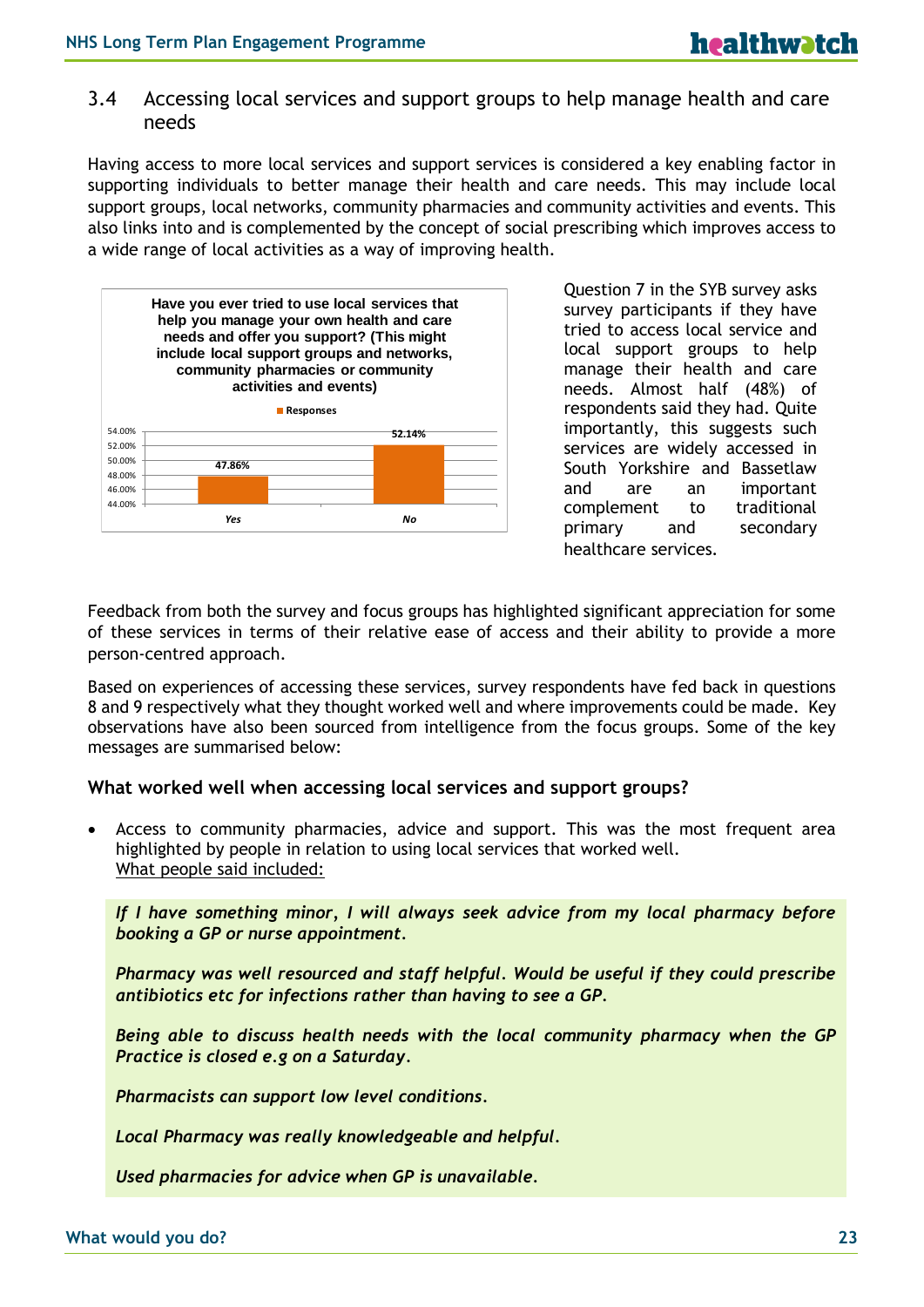*Pharmacy advice and support and pharmacy home delivery service.*

*Pharmacies are a great source of help and information.*

 Local groups and services give people access to peer support, which help people to better understand and deal with their health condition. *What people said included:*

*Group therapy for dealing with anxiety worked well, meeting others in the same situation.*

*I joined a fitness group and it helped that everyone was friendly and there for the same thing.*

*I had counselling sessions as a group that work very well listening to other people's ideas.*

*Being with people with similar issues, the support was good.*

*Talking to people who have the same condition, they understand.*

*The chance to meet people with the same issues and learn from each other.*

*A peer group exercise class led by physiotherapists for obese people.*

 Community based services work well. People have described such services to be approachable, helpful and supportive. What people said included:

*I will prefer to use the local community groups and services than approach the medical professional in clinical settings. The staff who work for the local community groups are more friendly and they have better understanding of my cultural needs and language needs. There is no waiting time to use the local support groups and services to help me manage my health needs; the services are very easy to access.*

*The Chinese community centre offers the advocacy service and language supports to enable Chinese patients to get better communication with the health professional and to be able to make choices to meet their health and cultural needs.*

*Community activities support general wellbeing e.g. adult education classes on special interests not necessarily directly health focused e.g. dance, drama, community intercultural festivals in local outdoor space.*

*Voluntary services provided greater level of care and knowledge of their specific areas compared to GPs / Health visitors.*

*Local churches and faith communities offer a wealth of support for isolated and vulnerable people.*

*Health events from the local community centres, which can meet the health and cultural needs of the local people.*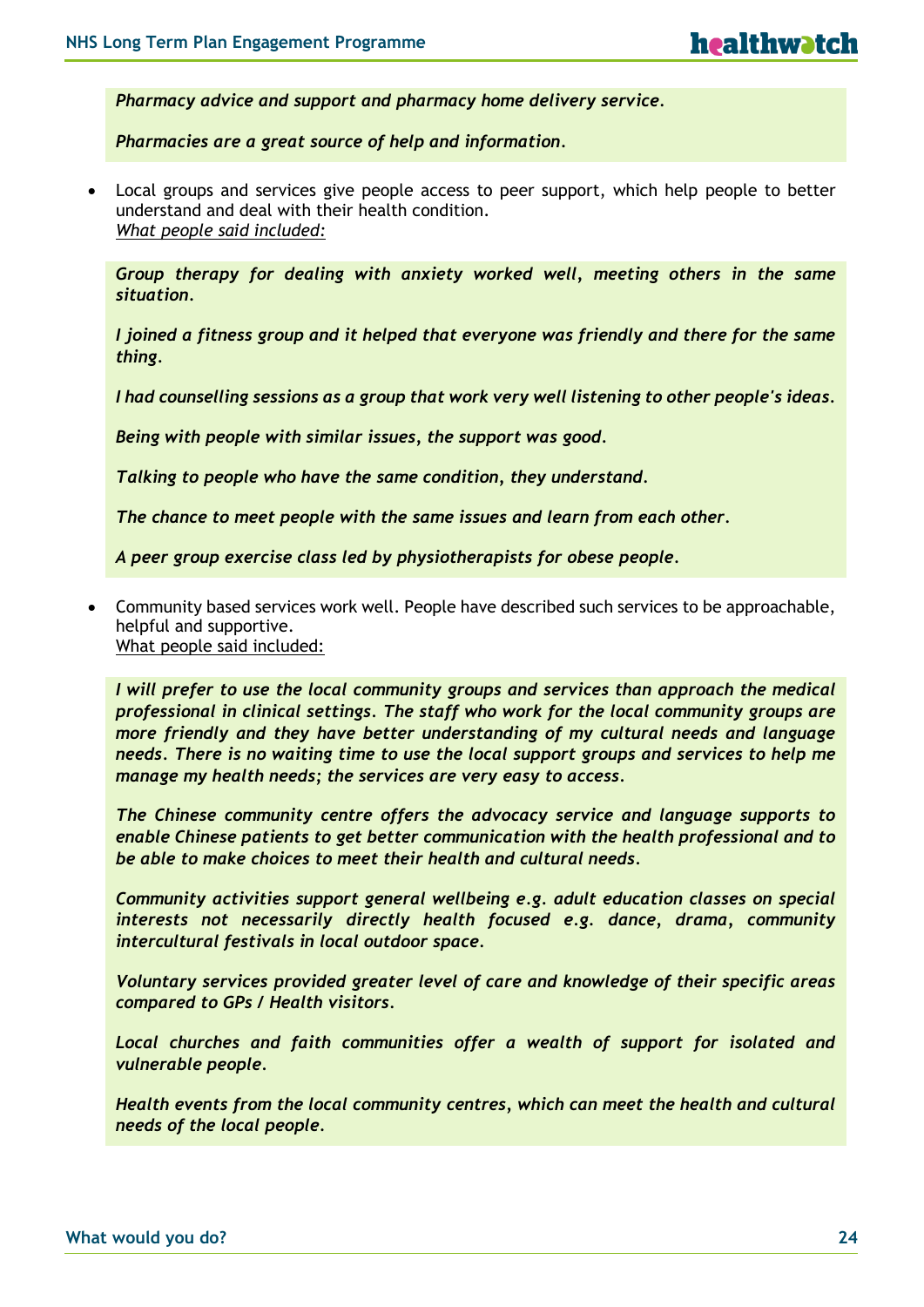Other key messages relating to what worked well when using local support groups and services. What people said included:

*Health visitor services have been fantastic. Amazing social groups for both myself and my baby.*

*People listened to what I had to say, and I was able to have continuity by seeing the same person instead of having to start at the beginning every time.*

*GP and medical professionals working together with the voluntary sectors, e.g. local community centres.*

*They were quicker than waiting to get to see doctor to refer me.*

*Advocacy services, health talks and health workshops, exercises classes.*

*Support and services offered by local community centres and pharmacies.*

*Health advice with language support. Advocacy service to support people to choose the services to meet their needs.*

**What could be improved in relation to local services and support groups?**

 More funding and resources for local support groups and services. What people said included:

*More funding to voluntary services/ community groups to enable them to continue their work.*

*More staff and resources. Limited support available and staff are overstretched and are unable to give you the expert support and empathy that is required.*

*More resources and funding allocated to the local community.*

*More resources can be invested into the local support groups and community centres, e.g. more manpower.*

*More funding to the community and voluntary organisations. More manpower.*

 More Mental Health Support for people accessing local services. What people said included:

*More services out there for mental health more help for people.*

*More mental health support at a local level.*

*Better connections between the services in the community to improve mental health and wellbeing.*

*Waiting times too long for mental health support. Only limited number of sessions for counselling and these ended just as I felt the sessions were becoming useful to me.*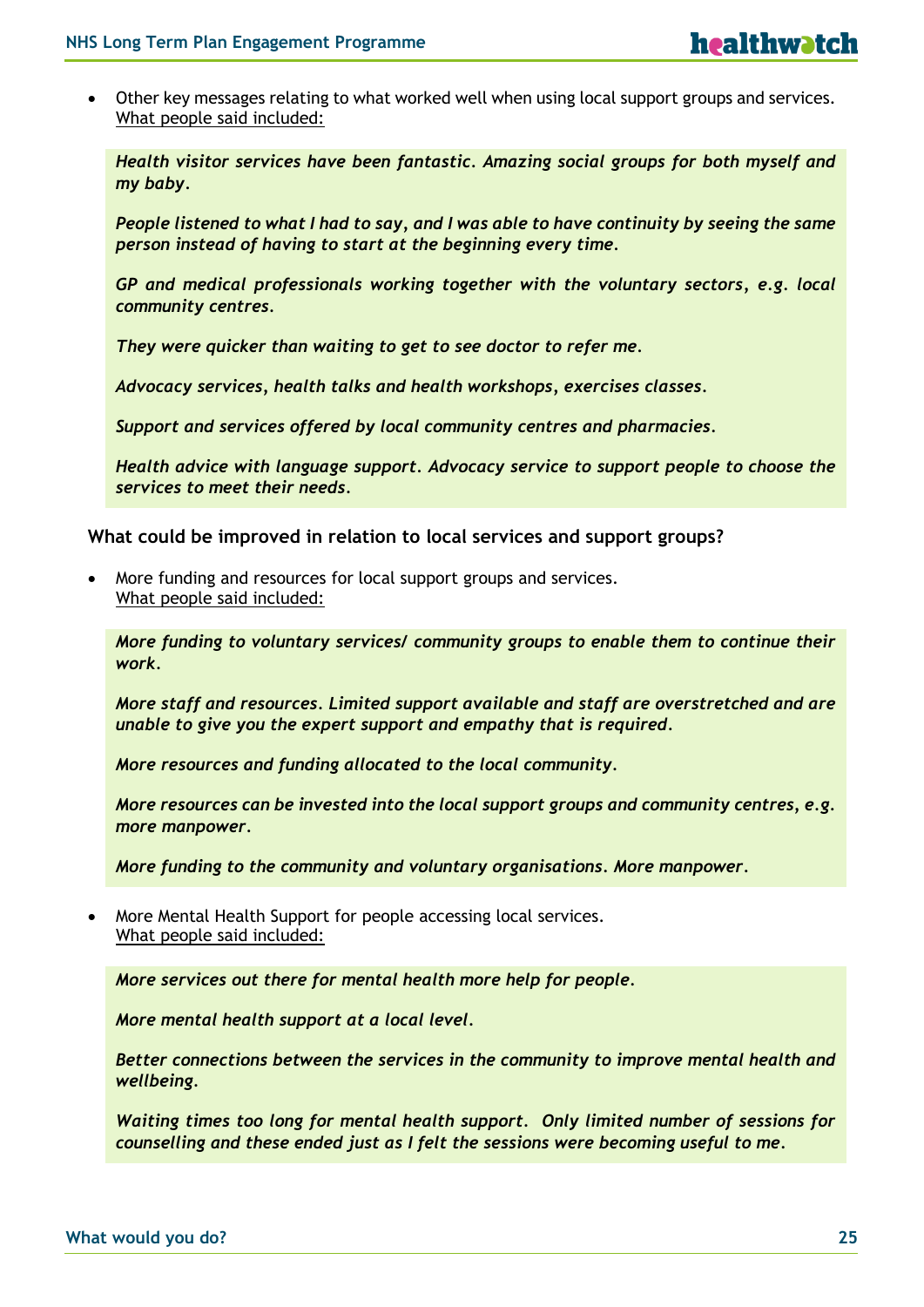*Services need to respond quicker to people's health, in mental health services to see a counsellor can take up to 12 weeks waiting list, people who are in crisis need a much quicker response to be kept safe.*

 Better awareness and communication of local services. What people said included:

*Information on support groups and networks should be advertised in the surgery waiting rooms.*

*Clearer signposting to all - people take no notice of these facilities until they need them, then they need to be able to find the information immediately*

*A lot of local support groups and services are not advertised very well this could be changed. Also, a lot of them are only during the week when people work. Access to these groups and services could be improved.*

*A directory of groups and ones with quality marks so to identify which are able to deliver a good service that works.*

*More access and information. Evening events and weekends. Drop in session peer support. Online networks to help me connect.*

*More advertising of available resources and what is offered.*

 What else did people say could be improved in relation to local services. What people said included:

*More local support groups and places to go for older people.*

*Walk in centres and pharmacies should be able to prescribe medication required.*

*Quicker and shorter waiting time to obtain a GP appointment.*

*Increased access to emergency dental appts with shared patient information.*

*Community groups should be recognised and valued for their work.*

*More support groups for people trying to stay in work with long term health conditions.*

*Sustainable language support to enable me to build a good communication and connection with the NHS service providers.*

*Health professionals being aware of community support.*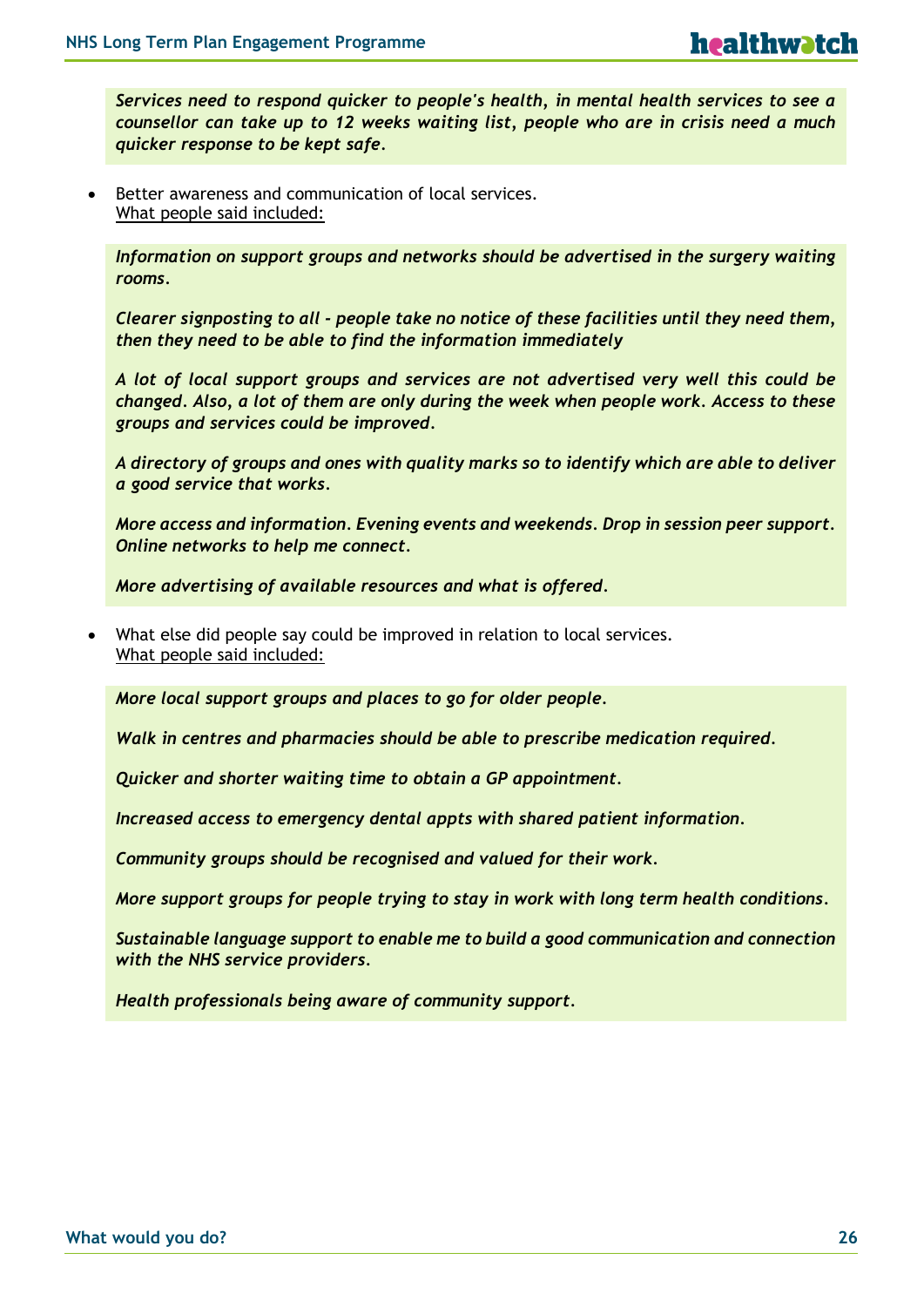### **4. Care Near Where You Live**

This is the third key priority area identified as a focus area in South Yorkshire and Bassetlaw. Questions 16 to 18 in the SYB Survey relate to 'local, in your neighbourhood, care' or care near where you live. This is also identified as a theme area in four of the focus group engagement sessions.

### 4.1 Is the NHS Long Term Plan investing in the right areas?

There is a huge emphasis in NHS Long Term Plan to improve local, in your neighbourhood, care, with spend on the services to rise by £4.5billion in 5 years. This is part of the long-term plan's aim to improving care outside the hospital. Some of the key proposals include:

- $\circ$  More investment in primary and community health services, including an increase in primary care networks to support the needs of their neighbourhoods. In addition to GPs the primary care network teams would include pharmacists, district nurses, community geriatricians, dementia workers, physiotherapists, podiatrists, chiropractors, social care and voluntary sector staff
- $\circ$  New Urgent Community (based) response teams to support people with the highest needs and reduce the chances of them needing admission to hospital
- $\circ$  More investment in developing digital services. For example, access to a digital primary care service so patients can have GP consultations over the phone or online from the comfort of their own homes, and digital enabled care allowing people to be supported and cared for remotely. This is part of the NHS plan to extend independence as we age.
- o More NHS support to care home residents including ensuring each care home is supported by a consistent team of health professionals, that residents get regular pharmacist led medicines reviews, and providing more timely, responsive emergency support
- Improved reablement care giving people the care they need within 2 days to help ensure timely transfer from hospital to community.



Question 16 draws attention to 'local, in your neighbourhood, care' commitments. 95% of all respondents said they agreed these were the correct areas to focus on, indicating significant support for the investment areas detailed in the NHS Long Term Plan relating to improving care near where you live.

The supporting feedback from question 16 respondents have highlighted significant support for the 'local, in your neighbourhood, care' commitments. However, what did they say specifically say about the proposals? Some of the key themes are detailed below.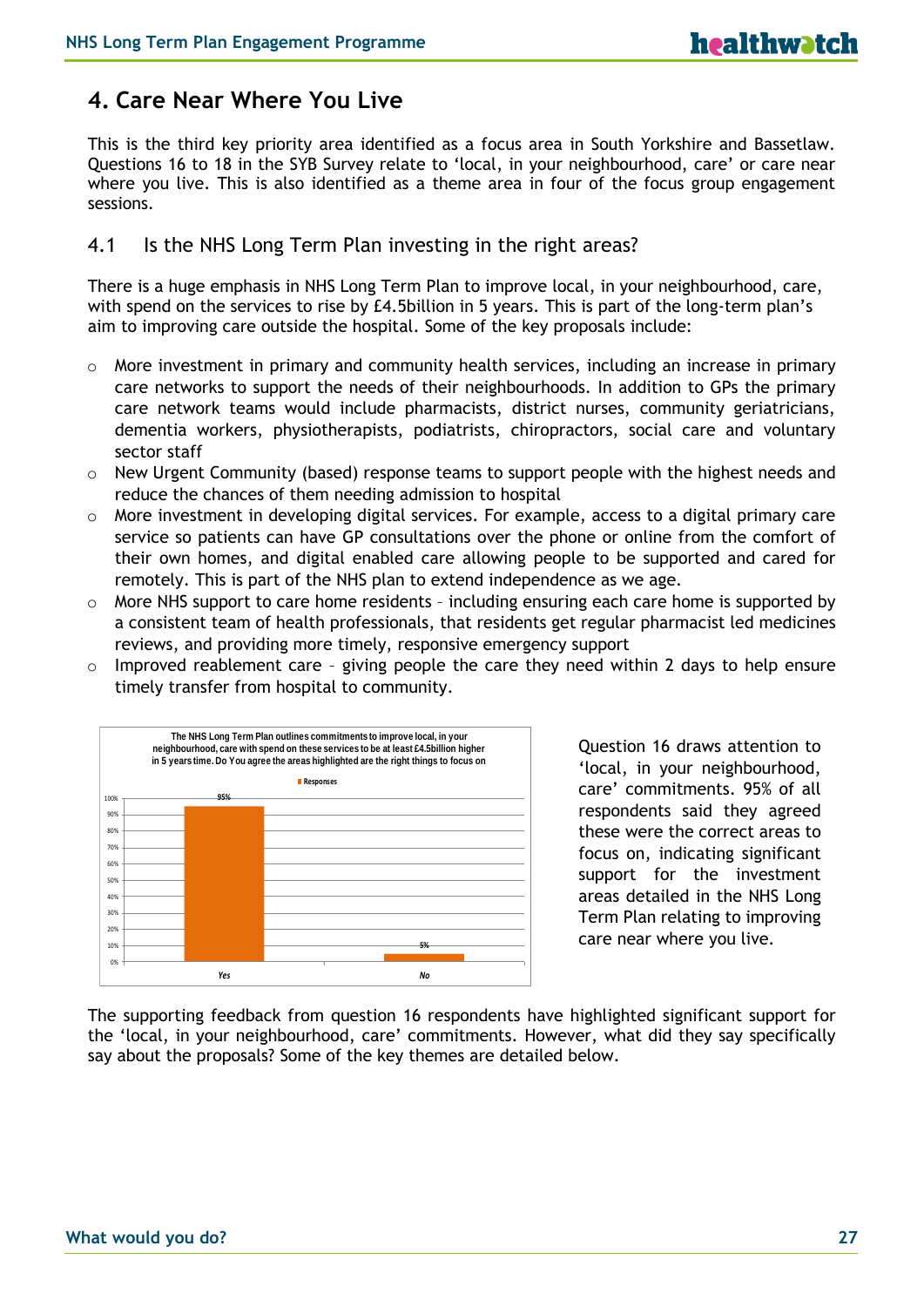Being supported to live in your home and be cared in your own home was hugely valued. What people said included:

*Important that people can stay in own home as long as possible with appropriate support, freeing up hospital beds for those that really need it and also keeps people with families etc*

*It is more cost effective to care for people at home and they fare better staying within their usual supportive environment.*

*I would like to see more help to keep people in their own homes.*

*Enabling frail and acute patients to live in their own home.*

*Especially more housebound vulnerable elders can benefit from the above services.*

 Having the availability and access to care close to where you live (in your community or neighbourhood) was welcomed. What people said included:

*Being cared for close to home is very important especially as you get older. No-one wants to have to go into hospital if you can be treated near to home.*

*Current services in acute departments are struggling with the capacity of patients, many can be given treatment in the community and not have to be seen at the hospital or take up bed space. A lot of patients will improve quicker and not become institutionalised when they are in their own surroundings.*

*People don't like to go into hospital so any help in the community will help them*

*If support is offered in the community, then there is no need for people to access the wrong services or hospitals.*

*Having services closer to home is a huge help for people who don't drive, or public transport is limited. Any initiative that help people be treated in their community and out of hospital is surely a step forward.*

 Improving care and outcomes for the elderly, as a result of the commitments detailed, was particularly notable. What people said included:

*It is very positive to see more resources are invested to the above services and support, in which lots of elderly people will benefit from these services and support to maintain their independence.*

*The elderly should have adequate and appropriate services and supports to meet the individual needs, in which to help them stay healthy and stay well.*

*The above strategy can meet the vulnerable people's needs; especially the elderly.*

*Aging population need good support and management systems to avoid admission and make it possible for people to stay in their own homes.*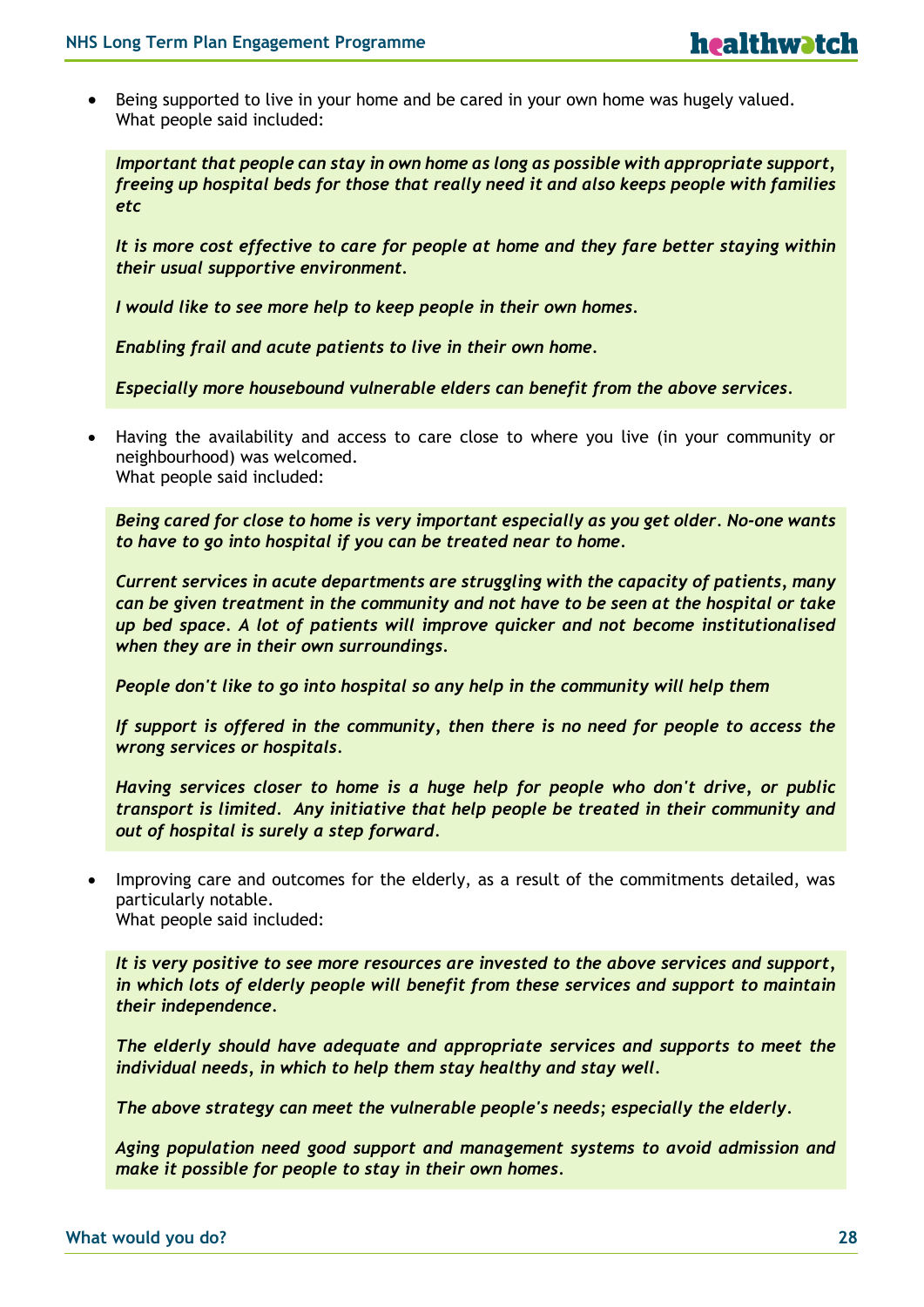*As an 80 years old widow I value my independence and this can only be achieved by primary care networks working together to support older people in their own home, especially when transferred from hospital to home and can prevent older people from being admitted into a care home.*

 Greater recognition and support for Carers, as a result of the commitments detailed. What people said included:

*Carers do an amazing job and should receive more help.*

*Many carers are overlooked and are providing 24/7 care with little financial and physical support.*

*Carers not properly recognised by their employers (if they are still in work, have to balance work and caring). They lose income and pension benefits.*

*We need more recognition for carers especially as lots of older people are now being diagnosed with dementia.*

*Carers help the NHS and we go unrecognised and our health suffers.*

*Most important thing is to encourage carers as they have a dreadful task.*

*Carers need more support. My experience of Care homes shows they need a lot of help and support, being able to stay in your own home is much better.*

*Without carers the NHS would collapse, carers need support urgently.*

 Other key messages / recurring themes. What people said included:

*Community approaches are the way forward in a fast approaching time when the population will be elderly and reliant on home care. Community based services will be necessary support networks to enable care in the community.*

*Face to face contact for the elderly and infirm is very important for the wellbeing of that person. Gadgets do not deliver the human touch.*

*Improved reablement care is good as people can get back to their own community as soon as possible.*

*The above key areas can provide support and help to the patient and the family, which can help the patient to manage their health issues independently without putting the family members in stress.*

*More focus on elderly people and people living in isolation.*

*Good to focus on people who need care most.*

*It is good to have services on your doorstep then you don't have to travel and find your way around large hospitals and it's good that we recognise people who care for ill or elderly people.*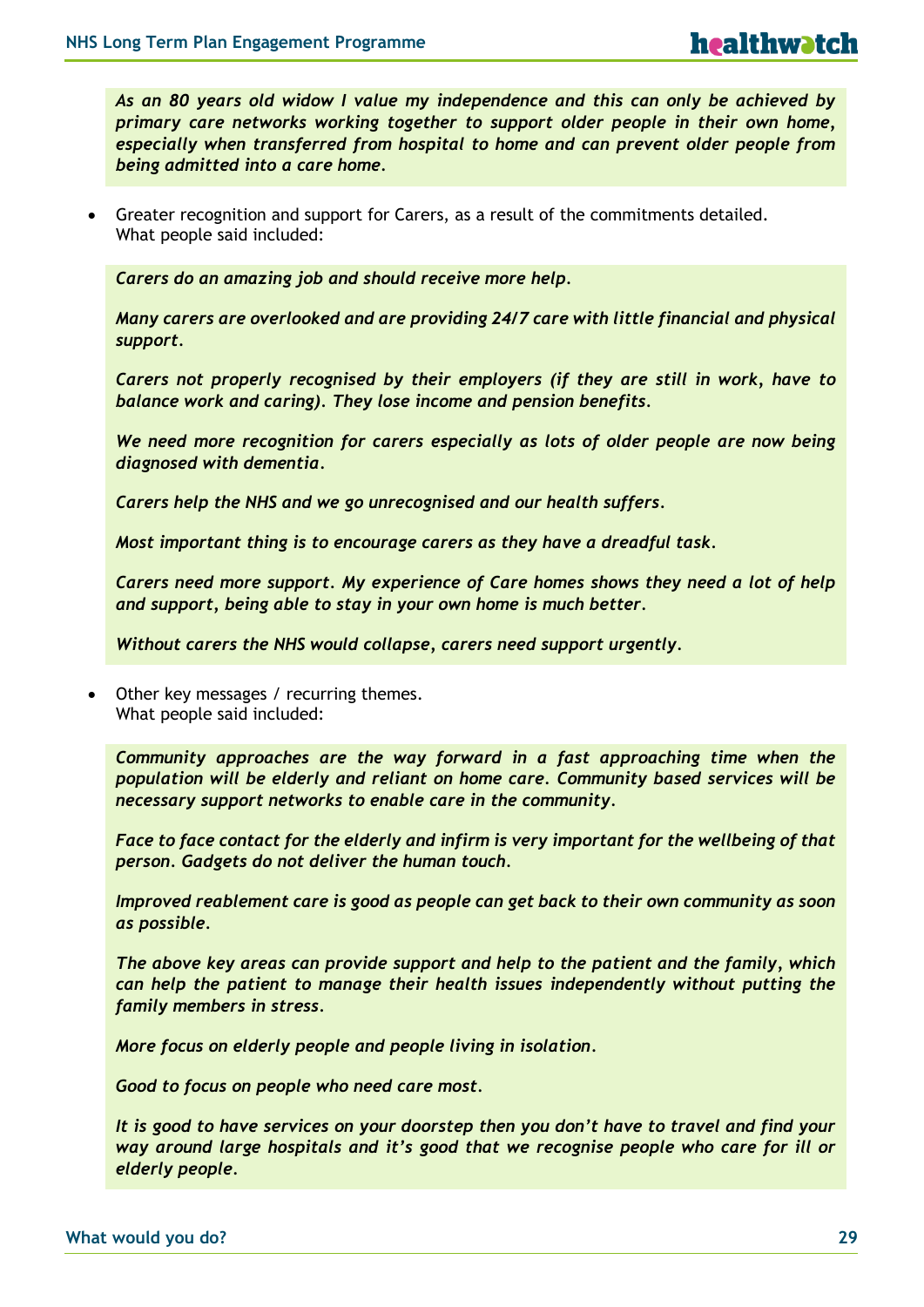*People need to be able to get home from hospital with the right care package in place quickly. I have seen people staying in hospital 7-10 days longer than necessary because the care package couldn't be organised.*

*Increasing aging population will mean that more care of the elderly will be in their own communities and by families.*

### 4.2 What matters to people in relation to local neighbourhood care?

Having identified above significant support for the commitments relating to care near where you live, Question 17 asks survey participants to indicate the level of importance they place with regards to some of these commitments.





Survey participants were asked to select from a range of responses (from 'not important at all' to 'very important') how important each statement was to them.

The top chart shows the weighted average of all responses against each of statement demonstrating varied support in overall terms. However, 'easier access to primary care' scored 4.66 out of 5.

The bottom chart shows what percentage of respondents for each statement selected a rating of important or very important. Although all the percentage was high for all commitments, 96% said giving more people say about the care they receive and where they receive it was very important or important.

### 4.3 Improving how health and care services in your community/local area can work better together

Traditionally there has been much debate about the relationship between health and social care and in particular, how they work together more effectively to deliver the best outcomes for patients and service users. Question 18 asks survey participants what could facilitate health and care services in their local area working better together. The key themes from this intelligence are detailed below.

More integration of services.

### **What would you do? 30**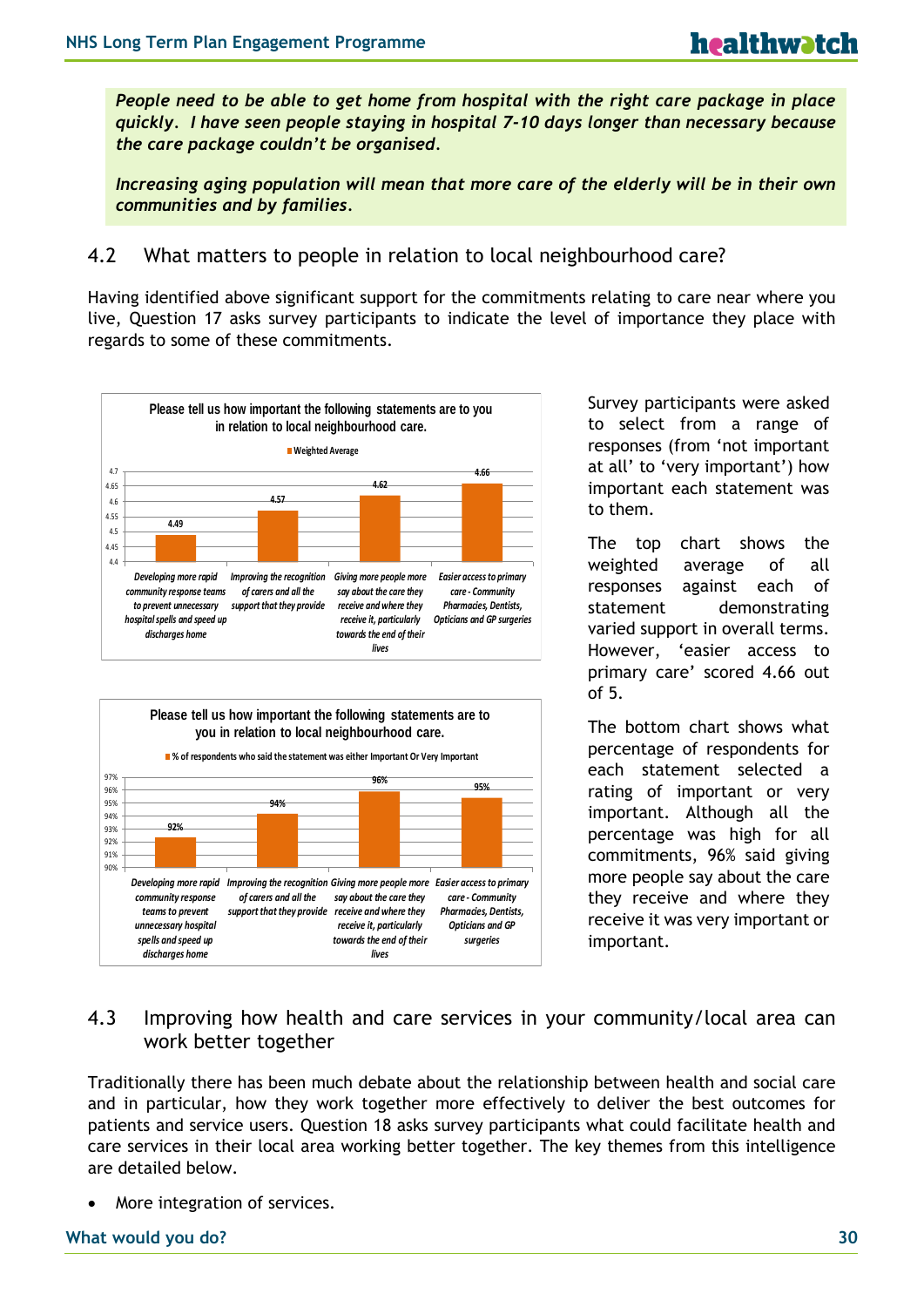What people said included:

*They could all be based together in one location to give a more integrated service.*

*Seamless transition from one health professional to another, more joined up working when a person has more than one health problem.*

*More multidisciplinary team working to create plans for each patient so during a crisis all the relevant information is to hand to enable informed decisions to be made.*

*More use of shared premises/facilities/staff resources.*

*Join up the services, split the areas between them, too many agencies do the same things, one needs to focus on one area and refer to the others.*

*Access to social and health care together in one place.*

 Better sharing of information and integration of patient information systems. What people said included:

*Health professionals should be able to look at health records (all of them) of each patient they are involved with including other specialities the patient may be seeing to get a fuller picture of all the patient's needs, so the patient gets the best treatment.*

*Sharing of information between GPs and hospitals and other health providers could be better. Information is not always available when needed.*

*My GP should be able to see what treatment I received in hospital and vice versa.*

*Joined up IT systems to share data and information.*

*Better links between all the services which would be supported by better use of digital support and easier access to records.*

*Everyone has access to the same source of information.*

*A workable database they could all access and feed into for continuity & consistency would help.*

 More simple and effective communication. What people said included:

*Better communication between various agencies and professionals.*

*Better communication between GPs and local services.*

*Better communication between GP surgeries and pharmacies.*

*Inform each other what processes have occurred and combat the same issues together during follow ups.*

*Talk to each other, involve the community.*

*More communication between teams/services.*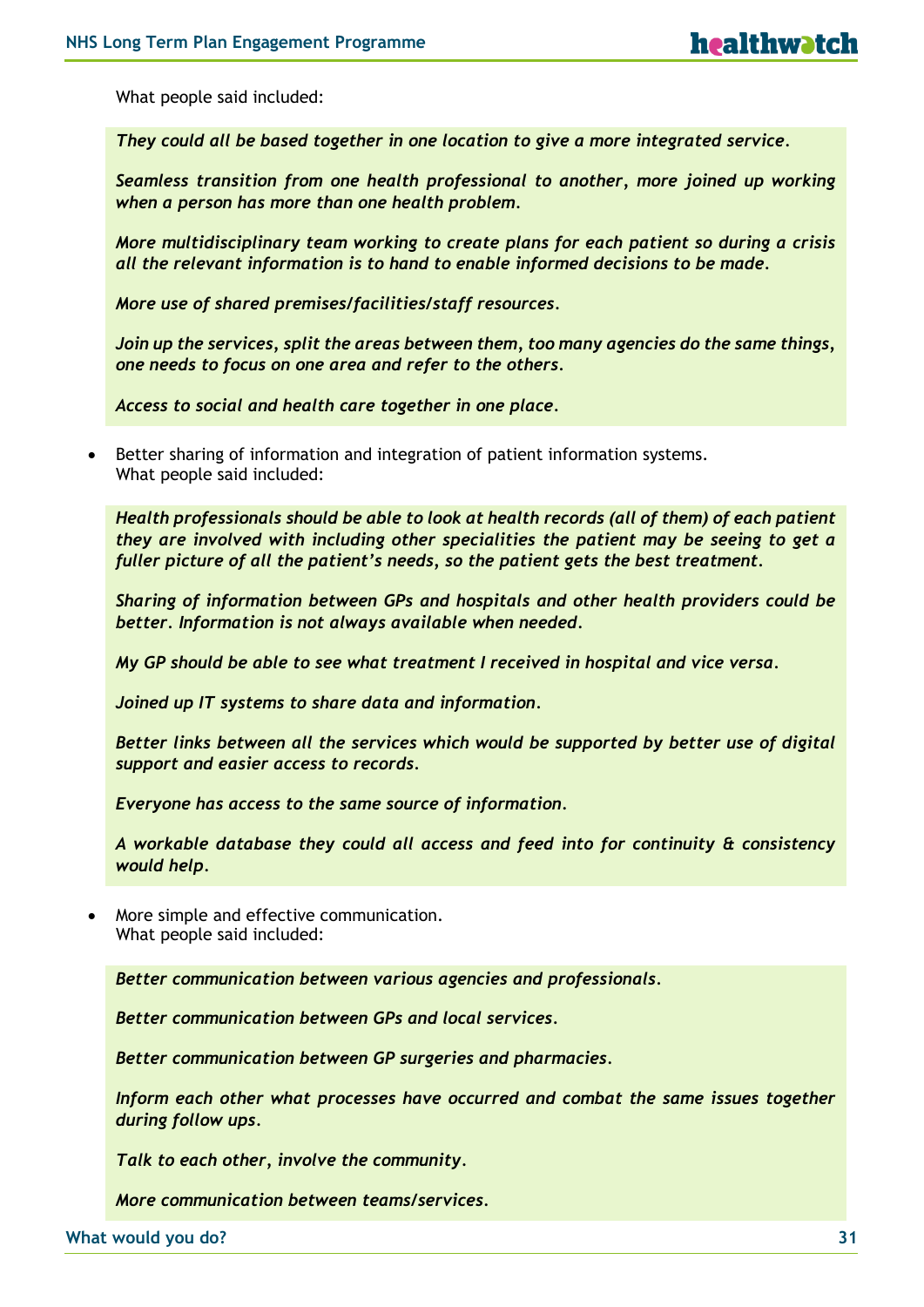*There needs to be a recognition and promotion of what is available and where so that services and those in need are aware of one another.*

*Improved communication between the services. Improved availability of information and communications to patients and their carers.*

• Other key messages/recurring themes. What people said included:

*Collaboration between the health and care services with community voluntary organisations.*

*Better working with local authority, local CCG & Community services.*

*Local hubs where services are brought together, including using GP Surgeries as hubs.*

*Easier access to primary care - Community Pharmacies, Dentists, Opticians and GP surgeries. We need more flexible choices of appointment time; out of service hours support.*

*All the services could link together - GP can recommend Health Visitor, Health Visitor could recommend Physio, Physio could recommend chiropodist etc, make sure patients have a Team of Professionals not just one.*

*True multi-disciplinary approaches where all professionals come together at the same time to inform decision-making.*

*More rapid access to support for carers.*

*Break down boundaries between professionals.*

*More community working and mental health teams in GP practice - mental health nurses working in practices and a team of professionals working together.*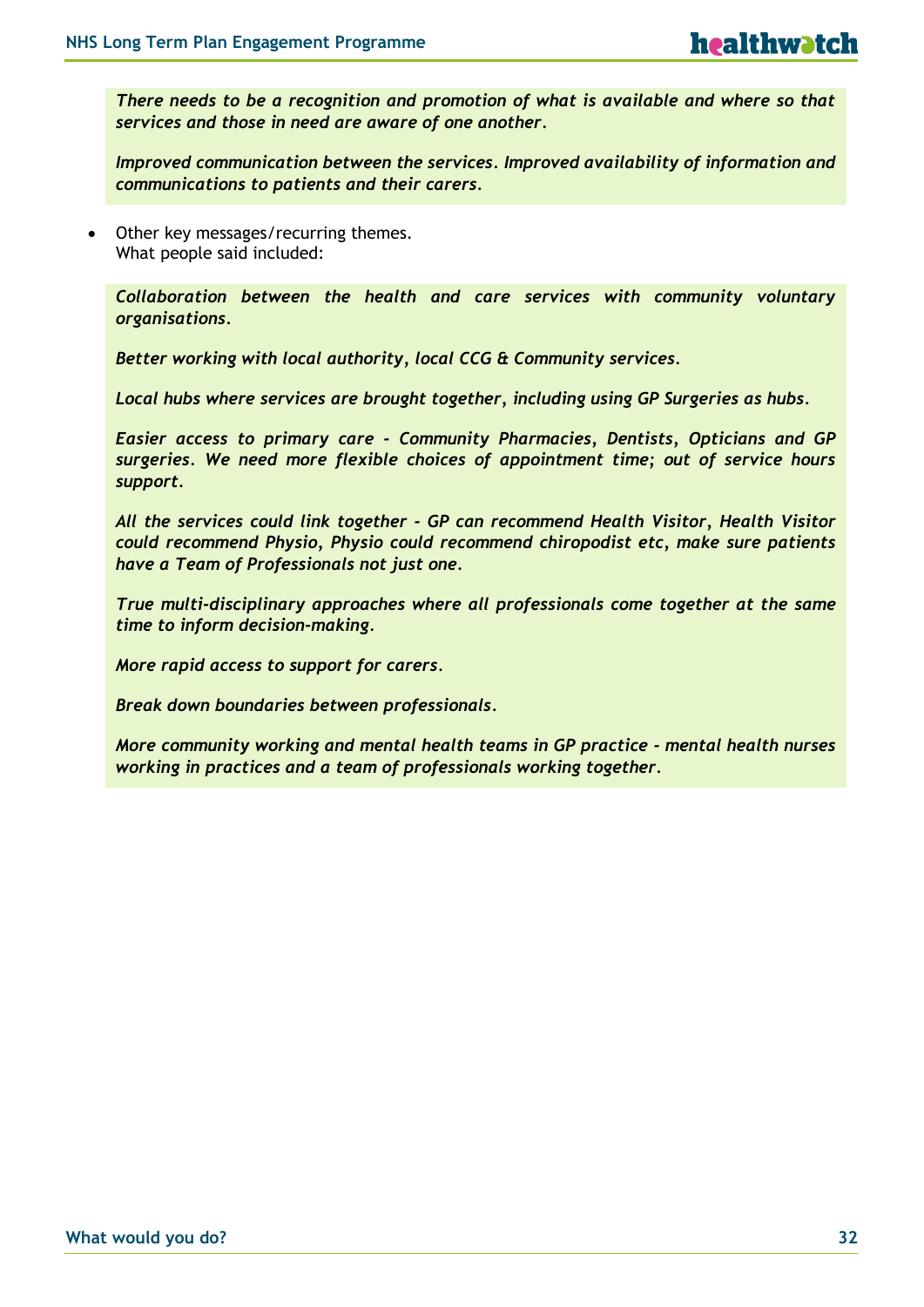### **5. Valuing people's contribution in developing the local NHS plan**

This report established early on, that a key outcome from the engagement programme is to enable the people of South Yorkshire and Bassetlaw to be able to influence the local implementation of the NHS Long Term plan. This report and the supporting evidence and intelligence will be shared with the SYB ICS so that the views and opinions of the local population can be considered and incorporated as appropriate.

The SYB Survey also includes a specific question asking survey participants to highlight anything further for those who are planning the NHS Five Year Strategy for South Yorkshire and Bassetlaw. Effectively the aim of this (question 20) was to gather focused intelligence (messages and themes) for the ICS to review and consider. It is unsurprising to note that the outputs identified included some areas that are consistent with themes already detailed earlier in this report. The breadth of suggestions from people were wide ranging. A summary of some the key things that people have emphasised are detailed below:

**1. Make sure the five-year strategy is sustainable and delivered on time.** Good effective planning of financial resources and robust control and governance arrangements will be important factors in ensuring the final strategy is sustainable and can be delivered without any delays. What people said included:

*Make sure the strategy is sustainable*

*Good monitoring and control of budgets and finance, good planning of resources*

*Implementation of the long-term plan proposals need to happen quickly*

**2. Invest in more clinical staff.** People have emphasised that waiting times to access appointments and services are too long, both in primary and secondary care. The recruitment of more frontline clinical staff is seen as a solution. This also extends to improving the mix of clinical staff and improving how staff are deployed in certain services. For example, more nurse practitioners in GP practices may help to reducing the pressures placed on GPs. What people said included:

*More investment / focus on NHS workforce*

*More GPs in GP Surgeries*

*Concentrate on staffing GPs and hospitals to a much higher level*

*Waiting times for appointments too long*

*Better use of and consultation with nurses in GP practices*

**3. Improve primary care access.** More investment in primary care is required to support improved access. This includes more doctors and nurses, better opening hours, and more services available to access in GP practices. What people said included:

*When you call to see a doctor, you need the appointment within 48 hours not 3 weeks*

*GP opening hours do not reflect life in the 21st century, perhaps A&E would not be abused if people could access care easier*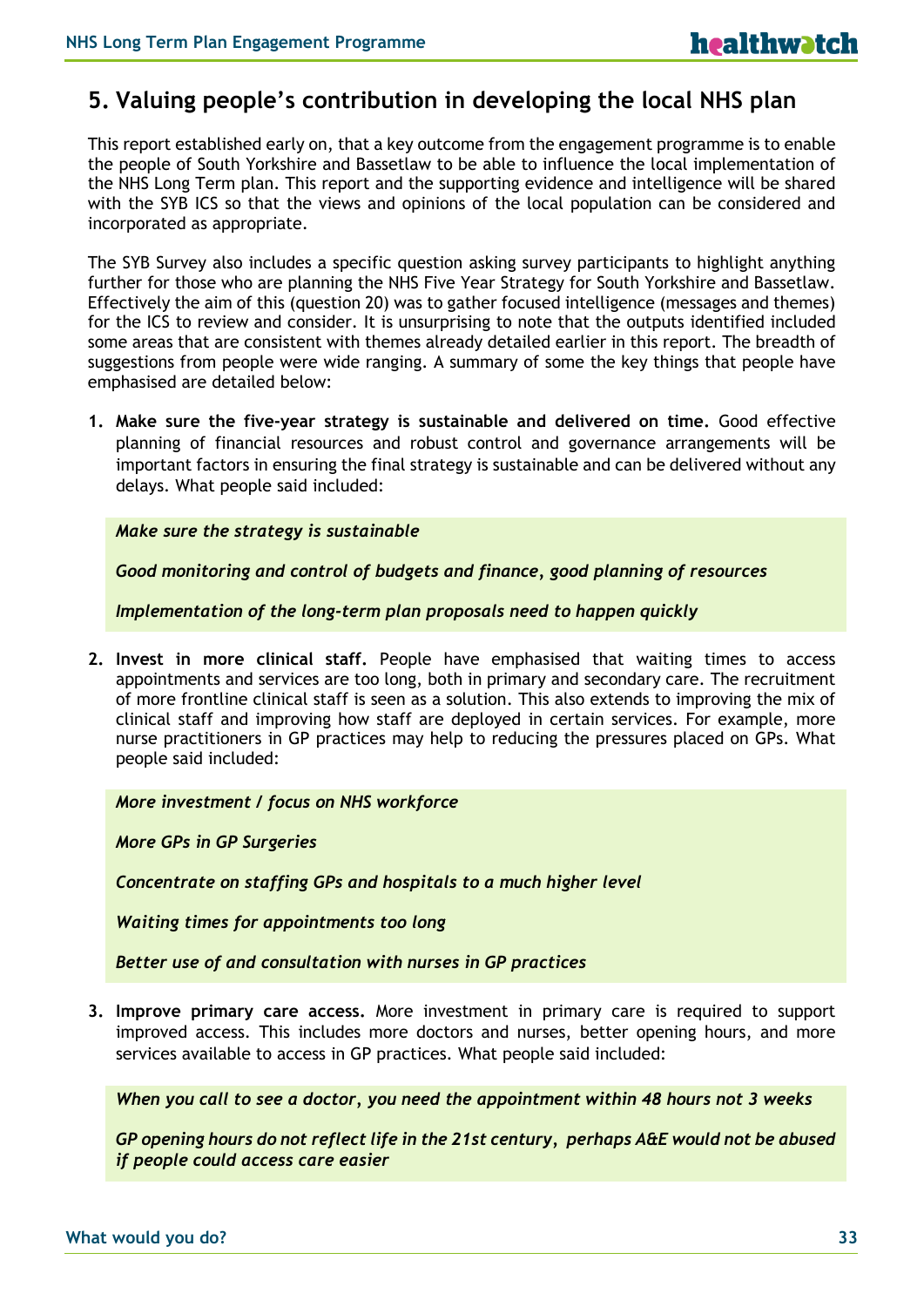#### *Having other services working out of GP practices*

**4. Continue to communicate and engage with patients, service users and carers.** What people said included:

*Ensure draft document (5 year strategy) is shared with local people so it can be commented on and amended before the final strategy is published*

*Always stay in touch with patients and listen to their views*

*Communication is key to a happy patient – please remember to keep them informed throughout*

*NHS needs to do more to help local people to understand the 5 year strategy including those whose first language is not English*

*More consultation with patient participation groups*

**5. Digital technology does not work for everyone.** Although the long-term plan places much emphasis on 'digital' solutions in healthcare, this should not be universal. In some cases, traditional face-to-face interventions should be retained. What people said included:

*Not all groups can access technology including some vulnerable people such as the elderly. Face to face interaction is often better for some and gives them confidence to access services*

*Do not neglect those that have no online facilities*

*Don't make everything digital, keep some of it human*

*Please don't over rely providing access to digital services, most of the time talking in person to a trained professional is all that works*

**6. Increase investment in local, community and voluntary sector services.** This includes strengthening relationships and partnership working between local healthcare services and local community and voluntary sectors. What people said included:

*More investment in local and community services, more partnership approach between the NHS and local voluntary sectors to give local people more awareness of existing services and facilities*

*Take into consideration the use and funding of local community services. These are embedded in the community and understand the needs of the local community*

*NHS needs to work closely with local voluntary community groups to engage local people to understand why/how/where to access health services and support. Some people just don't know what is out there*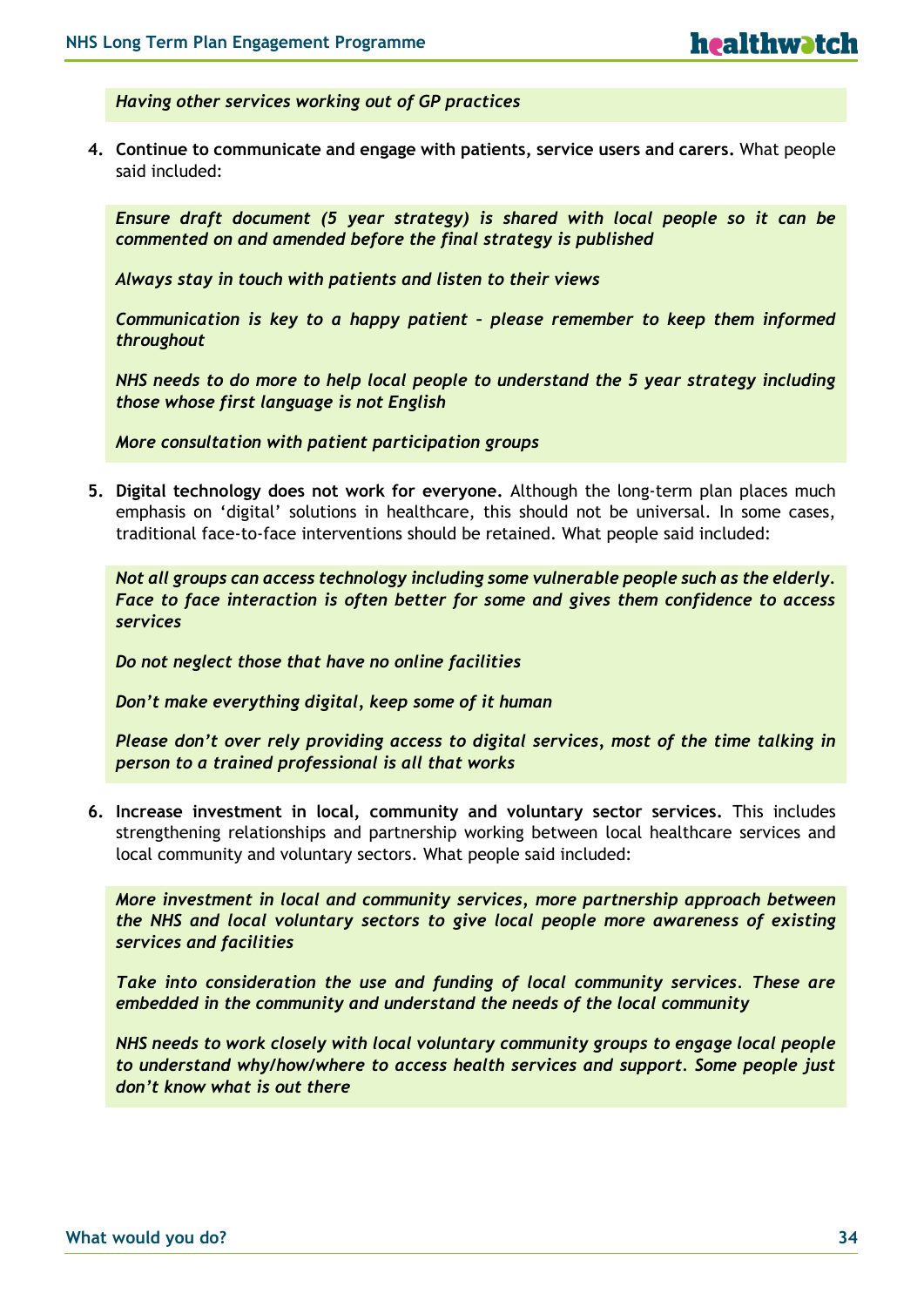**7. Investment towards better supporting carers.** Support for carers translates into different things including better pay, more training and development, more involvement, and emotional and respite support. What people said included:

*Value the work of carers, pay them more and give them developmental training*

*More help for carers of all people with all disabilities. More help for bereaved parents. Continuing and follow up support after diagnosis for parents of children with disabilities*

*Carers need to be involved in the process (5 year strategy) especially around mental health or drug addiction, carers need more respite and local groups (who support carers) need access to funding to stay open*

*Carers should be paid a more decent wage to recognise the difference they make and the essential services they provide*

### **6. Next Steps**

The Healthwatch organisations in South Yorkshire and Bassetlaw, coordinated by Healthwatch Doncaster have played a key role in the engagement activity that South Yorkshire and Bassetlaw Integrated Care System (SYB ICS) has undertaken with patients and the public.

From the earliest stages, Healthwatch Doncaster and the SYB ICS met to ensure our approach was joined up. A survey was developed locally in South Yorkshire and Bassetlaw to best meet the needs in our area, and was developed by the Healthwatch leads collaboratively but incorporating the input and contributions of the ICS to ensure that the outcomes of the engagement are meaningful to the local picture and in the development of the ICS 5 year plan.

It is reassuring to hear from the public that commitments towards prevention, mental health and local neighbourhood care are the right things for the Long Term Plan to focus on. The findings of the Healthwatch engagement confirmed that the public in South Yorkshire and Bassetlaw see the priorities that the Long Term Plan has set out as the right ones for our communities, and confirmed thinking that it would be entirely appropriate for these to filter through into the 5 year plan.

The ICS has continued to seek the views of patients and public past the closing date of the Healthwatch survey, and Healthwatch Doncaster have continued to host the survey on behalf of the ICS.

The ICS engagement team looked at the seldom-heard communities that Healthwatch had covered in their engagement exercise and scheduled in further focus groups to encompass a wider range of voices from the seldom-heard communities. The ICS has also led on staff engagement, and has hosted two region-wide open events.

When the ICS survey and focus groups close on 24 June 2019 it is anticipated the reach of the whole engagement activity will be approximately 2000 members of the South Yorkshire and Bassetlaw population. The Healthwatch organisations gathered around 1500 of these views via their survey and focus group activity.

An independent analysis company will compile all of the findings from the engagement activity, including that conducted by Healthwatch organisations and the resultant report will be used to focus the development of the SYB 5 year plan.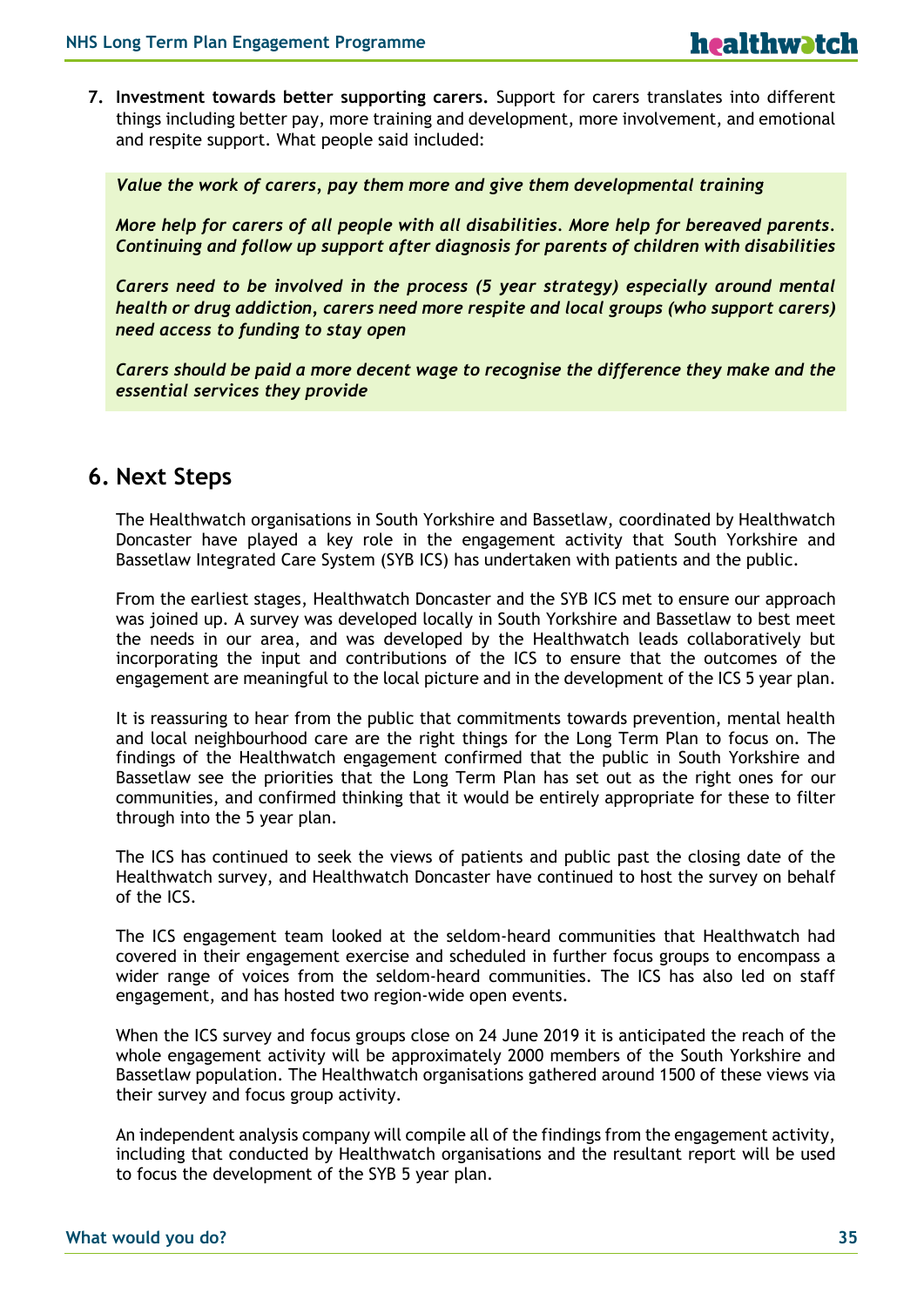The ICS is committed to ensuring the key themes that arose out of both the Healthwatch engagement and the wider engagement activity are used to shape the SYB 5 year plan.

The ICS is planning to develop a South Yorkshire and Bassetlaw ICS Assembly, made up of key stakeholders and in line with the national NHS Assembly membership. Progress on both the Five Year Plan and the views of stakeholders who shaped it will be key areas of discussion for the Assembly.

**South Yorkshire & Bassetlaw Long Term Plan Engagement and Anticipated Publication Timescales**

| <b>Timeframe</b>        | <b>Action</b>                        |
|-------------------------|--------------------------------------|
| March - June 2019       | Engagement taking place across SYB   |
| July/August 2019*       | Draft SYB 5 Year Plan                |
| August/September 2019*  | Revisit draft plan with stakeholders |
| September/October 2019* | Final SYB 5 Year Plan published      |

\*subject to timescales for the publication of the LTP implementation framework remaining as currently predicted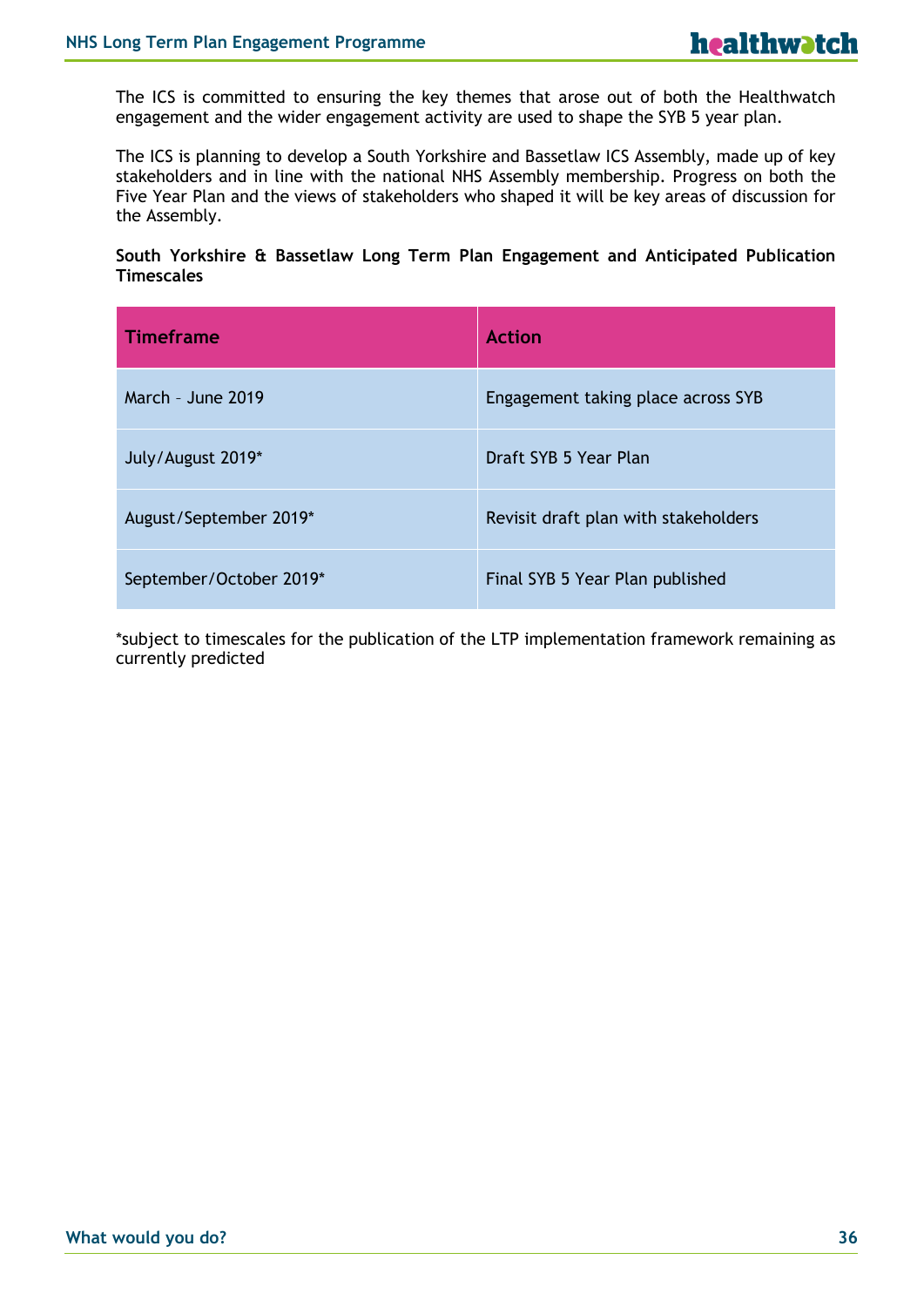### **7. Appendices**

All the supporting information and feedback from local people who participated in the survey and the focus groups can be accessed via the link below:

<https://www.healthwatchdoncaster.org.uk/appendices-nhs-long-term-plan/>

The information contained in the appendices online includes:

- 1. SYB NHS Long Term Plan survey a copy of the survey can be accessed by following the link above
- 2. Focus Group Reports all the reports can be accessed by following the link above
- 3. Data and charts from the SYB Long Term Plan Survey the information can be accessed by following the link above
- 4. Qualitative responses to the questions in the SYB Long Term Plan Survey the information can be accessed by following the link above
- 5. Word Cloud pictures summarising the qualitative responses to the questions in the SYB Long Term Plan Survey - the information can be accessed by following the link above